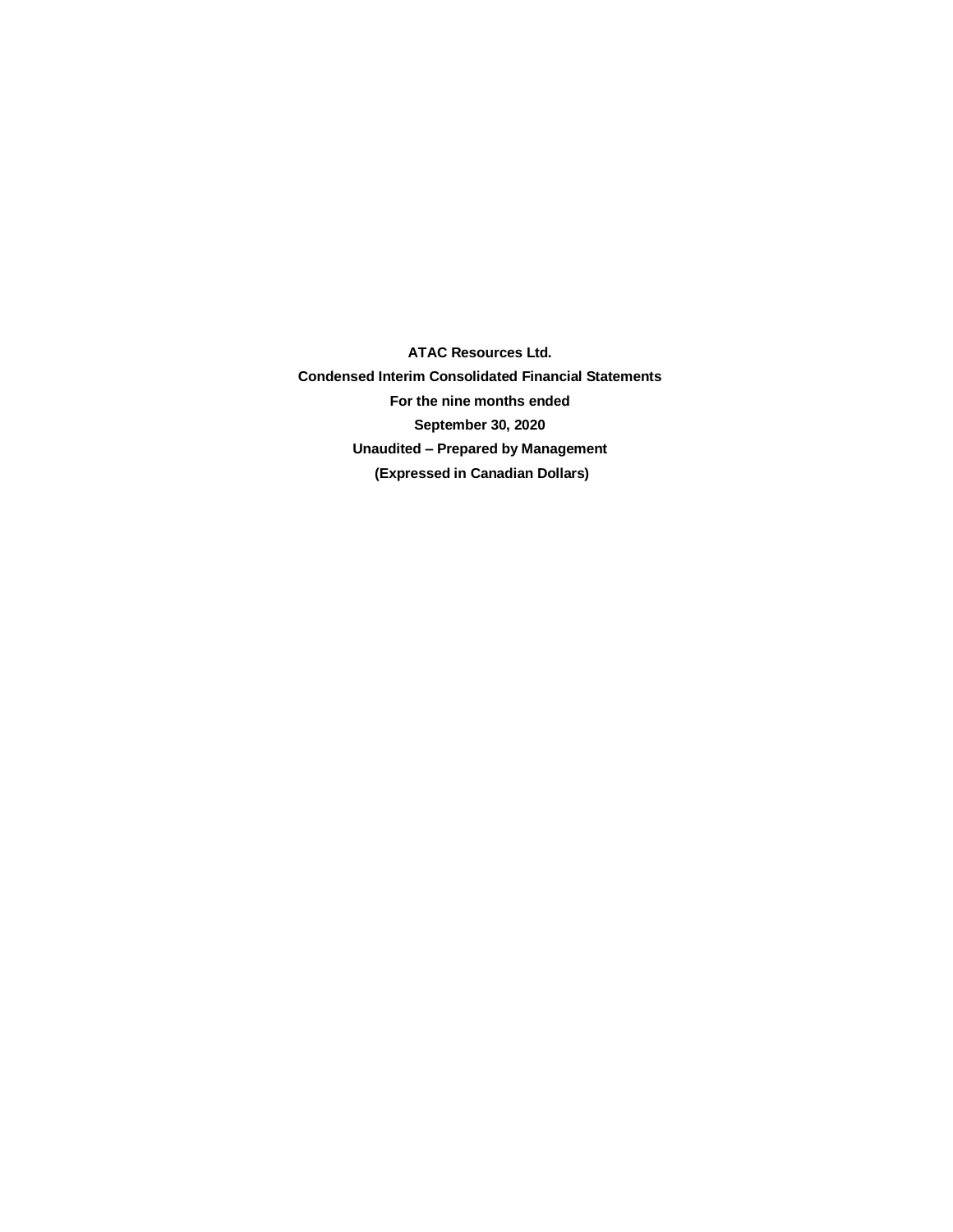ATAC Resources Ltd. #1016 – 510 West Hastings Street Vancouver, British Columbia V6B 1L8

November 20, 2020

To the Shareholders of ATAC Resources Ltd.

The attached condensed interim consolidated financial statements have been prepared by the management of ATAC Resources Ltd. and have not been reviewed by the auditor of the Company.

Yours truly,

Graham Downs Chief Executive Officer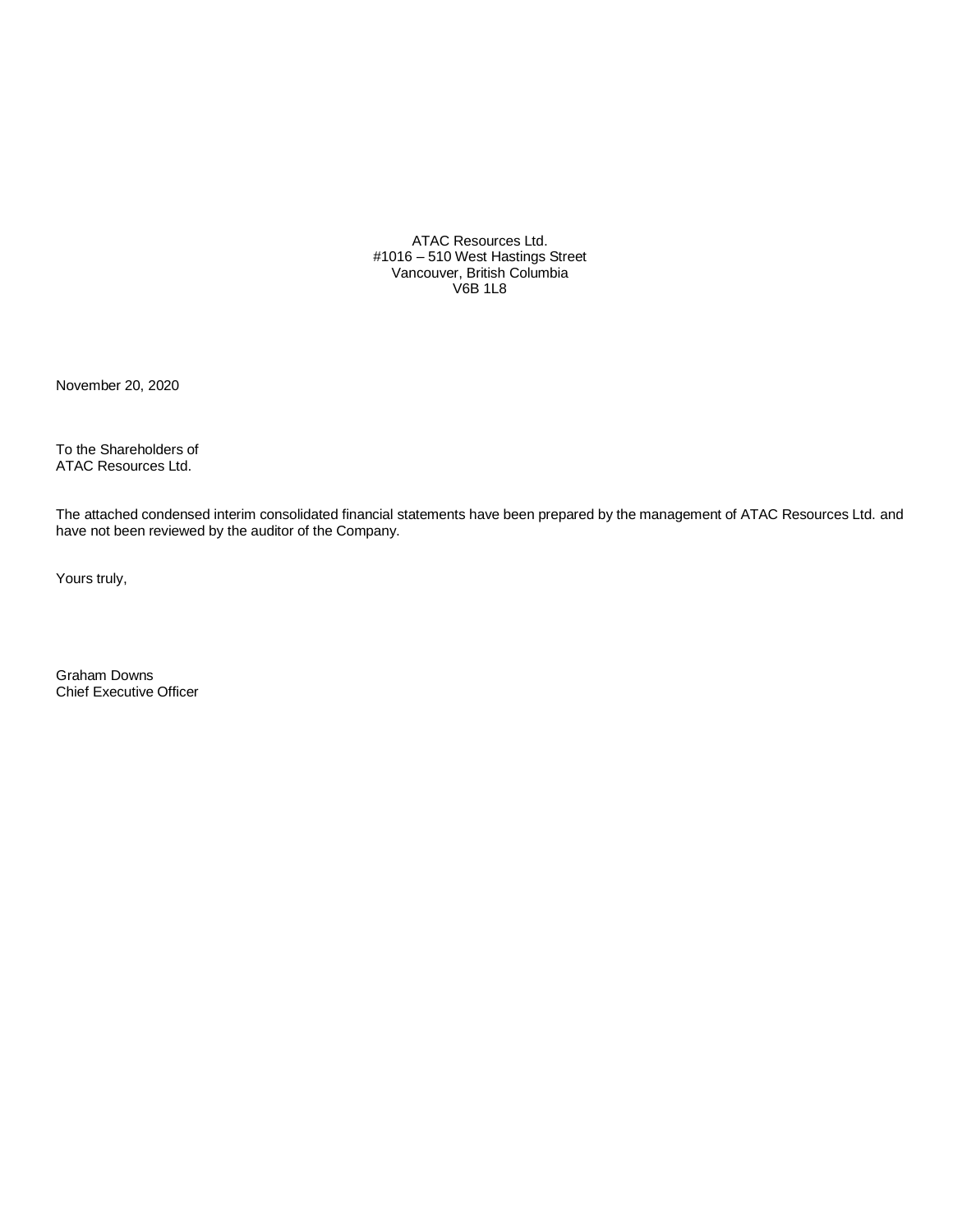### **Condensed Interim Consolidated Statements of Financial Position**

## **Unaudited – Prepared by Management**

**As at September 30, 2020 and December 31, 2019**

|                                                                    |             | September 30,<br>2020 | December 31,<br>2019 |
|--------------------------------------------------------------------|-------------|-----------------------|----------------------|
|                                                                    | <b>Note</b> | \$                    | \$                   |
| <b>Assets</b>                                                      |             |                       |                      |
| <b>Current assets</b>                                              |             |                       |                      |
| Cash and cash equivalents                                          | 3           | 7,684,857             | 9,669,634            |
| Receivables and prepayments                                        | 4           | 216,583               | 144,916              |
| Marketable securities                                              | 5           | 370,975               | 229,574              |
|                                                                    |             | 8,272,415             | 10,044,124           |
| <b>Non-current assets</b>                                          |             |                       |                      |
| Prepaid exploration expenditures                                   |             | 64,170                | 15,202               |
| Mineral property interests                                         | 7           | 118,856,722           | 115,451,621          |
| Reclamation deposit                                                | 8           | 125,382               | 126,382              |
| Equipment                                                          | 9           | 120,000               | 144,000              |
|                                                                    |             | 119,166,274           | 115,737,205          |
| <b>Total assets</b>                                                |             | 127,438,689           | 125,781,329          |
| Liabilities and shareholders' equity<br><b>Current liabilities</b> |             |                       |                      |
| Accounts payable and accrued liabilities                           |             | 338,210               | 91,719               |
| Accounts payable to related parties                                | 12          | 785,058               | 68,124               |
| Flow-through premium liability                                     | 10,16       |                       | 136,852              |
|                                                                    |             | 1,123,268             | 296,695              |
| <b>Non-current liabilities</b>                                     |             |                       |                      |
| Deferred income tax liability                                      | 13          | 17,133,949            | 16,863,473           |
| <b>Total liabilities</b>                                           |             | 18,257,217            | 17,160,168           |
| <b>Shareholders' equity</b>                                        |             |                       |                      |
| Share capital                                                      | 10          | 132,133,164           | 131,090,809          |
| Contributed surplus                                                | 10          | 3,038,929             | 3,673,633            |
| Deficit                                                            |             | (25,990,621)          | (26, 143, 281)       |
| <b>Total shareholders' equity</b>                                  |             | 109,181,472           | 108,621,161          |
| Total liabilities and shareholders' equity                         |             | 127,438,689           | 125,781,329          |
|                                                                    |             |                       |                      |
| Nature of operations and going concern                             | 1           |                       |                      |
| <b>Commitments</b>                                                 | 16          |                       |                      |

**Approved on behalf of the Board of Directors as of November 20, 2020:**

*"Bruce J. Kenway"* **Director** *"Glenn R. Yeadon"* **Director**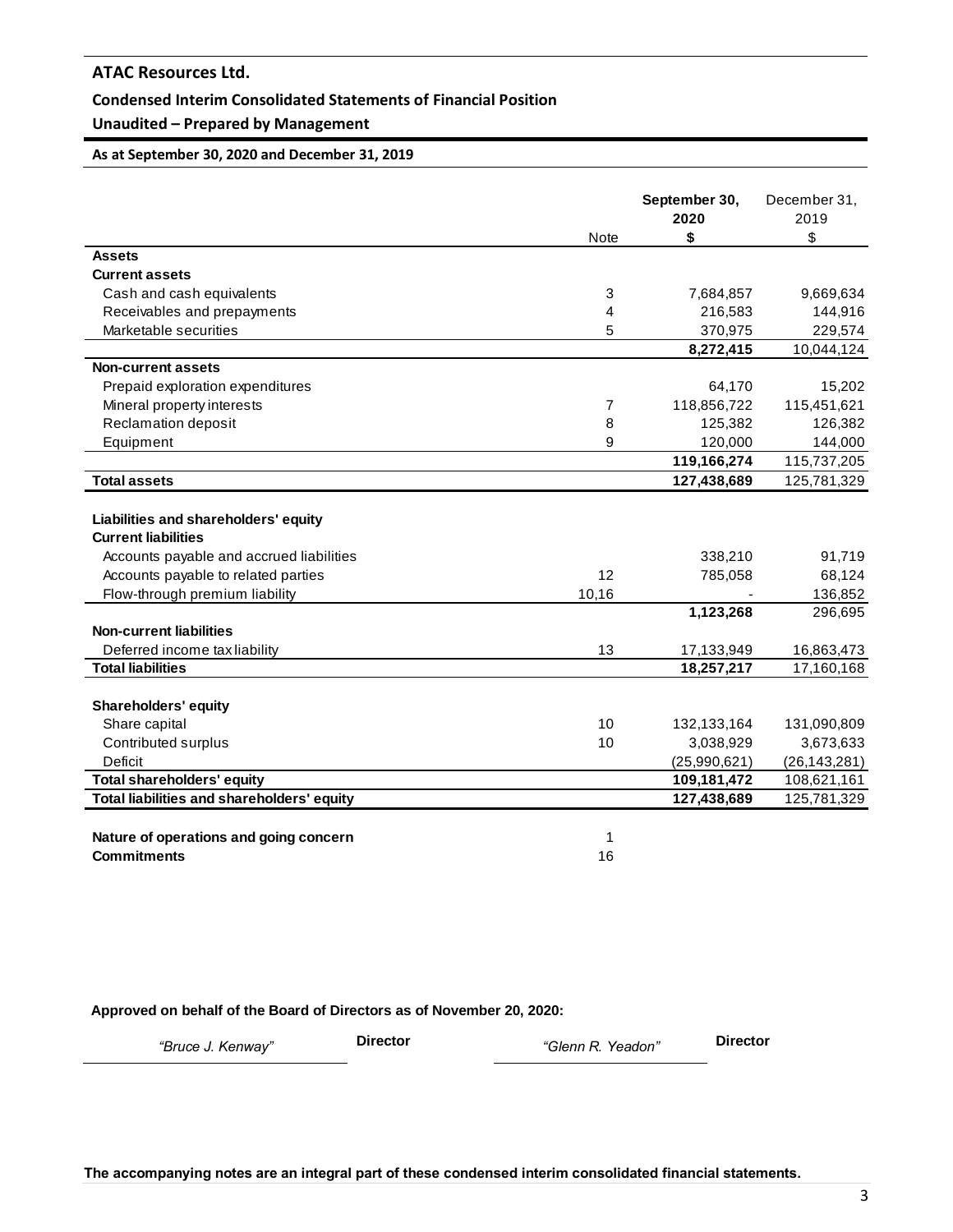## **Condensed Interim Consolidated Statements of Changes in Shareholders' Equity**

## **Unaudited – Prepared by Management**

**For the nine months ended September 30, 2020 and September 30, 2019**

|                                                 | <b>Number</b><br>of shares<br># | <b>Share</b><br>capital<br>\$ | <b>Contributed</b><br>surplus | <b>Deficit</b><br>S | <b>Total</b><br>shareholders'<br>equity |
|-------------------------------------------------|---------------------------------|-------------------------------|-------------------------------|---------------------|-----------------------------------------|
|                                                 |                                 |                               |                               |                     |                                         |
| January 1, 2019                                 | 147,528,577                     | 128,654,319                   | 4,260,226                     | (26,088,782)        | 106,825,763                             |
| Share-based payments                            |                                 |                               | 436,126                       |                     | 436,126                                 |
| Re-allocated on expiration of options           |                                 |                               | (951, 808)                    | 951,808             |                                         |
| Re-allocated on cancellation of options         |                                 |                               | (91, 740)                     | 91,740              |                                         |
| Re-allocated on expiration of finders' warrants |                                 | 61,500                        | (61,500)                      |                     |                                         |
| Private placement units issued                  | 10,507,143                      | 3,677,500                     |                               |                     | 3,677,500                               |
| Flow-through premium liability                  |                                 | (1, 155, 786)                 |                               |                     | (1, 155, 786)                           |
| Share issue costs                               |                                 | (146, 724)                    | 15,200                        |                     | (131, 524)                              |
| Loss and comprehensive loss for the period      |                                 |                               |                               | (787, 364)          | (787, 364)                              |
| September 30, 2019                              | 158,035,720                     | 131,090,809                   | 3,606,504                     | (25, 832, 598)      | 108,864,715                             |
| January 1, 2020                                 | 158,035,720                     | 131,090,809                   | 3,673,633                     | (26, 143, 281)      | 108,621,161                             |
|                                                 |                                 |                               | 292,436                       |                     |                                         |
| Share-based payments                            |                                 |                               |                               |                     | 292,436                                 |
| Re-allocated on expiration of options           |                                 |                               | (641, 194)                    | 641,194             |                                         |
| Re-allocated on cancellation of options         |                                 |                               | (258, 152)                    | 258,152             |                                         |
| Private placement units issued                  | 4,347,827                       | 1,000,000                     |                               |                     | 1,000,000                               |
| Flow-through premium liability                  |                                 | (21, 739)                     |                               |                     | (21, 739)                               |
| Share issue costs                               |                                 | (70, 195)                     | 22,745                        |                     | (47, 450)                               |
| Shares issued on exercise of options            | 275,000                         | 83,750                        |                               |                     | 83,750                                  |
| Re-allocated on exercise of options             |                                 | 50,539                        | (50, 539)                     |                     |                                         |
| Loss and comprehensive loss for the period      |                                 |                               |                               | (746,686)           | (746, 686)                              |
| <b>September 30, 2020</b>                       | 162,658,547                     | 132,133,164                   | 3,038,929                     | (25,990,621)        | 109,181,472                             |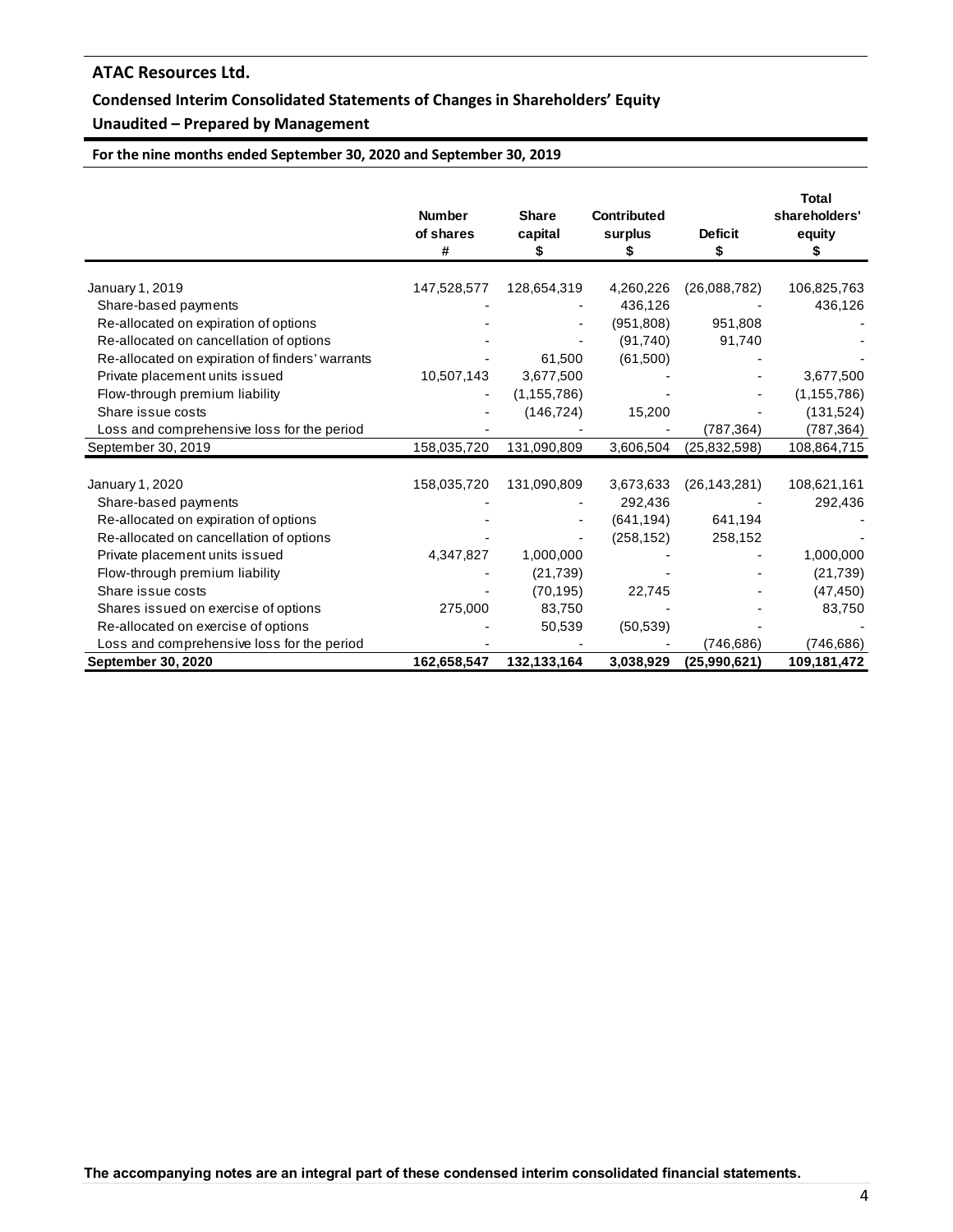### **Condensed Interim Consolidated Statements of Loss and Comprehensive Loss**

## **Unaudited – Prepared by Management**

## **For the three and nine months ended September 30,**

|                                                                  |                | Three months ended |               | Nine months ended |               |  |
|------------------------------------------------------------------|----------------|--------------------|---------------|-------------------|---------------|--|
|                                                                  |                | September 30,      | September 30, | September 30,     | September 30, |  |
|                                                                  |                | 2020               | 2019          | 2020              | 2019          |  |
|                                                                  | Note           | \$                 | \$            | \$                | \$            |  |
| <b>Expenses</b>                                                  |                |                    |               |                   |               |  |
| Consulting fees                                                  | 12             | 9,000              | 13,500        | 27,300            | 40,500        |  |
| General administrative expenses                                  |                | 8.752              | 9.496         | 17,909            | 41,263        |  |
| Insurance                                                        |                | 12,245             | 10,592        | 36,735            | 31.776        |  |
| Investor relations and shareholder information                   |                | 31,153             | 68,269        | 84,343            | 156,896       |  |
| Management, administration and corporate development fees        | 12             | 12.250             | 14,126        | 52,933            | 43,898        |  |
| Office rent                                                      | 12             | 12.000             | 10.500        | 34,000            | 31,500        |  |
| Professional fees                                                | 12             | 23,929             | 29,064        | 91.722            | 74,700        |  |
| Property examination costs                                       | 12             |                    |               | 22,440            |               |  |
| Salaries and benefits                                            | 12             | 70.004             | 91.276        | 194,802           | 280,261       |  |
| Share-based payments                                             | 10,12          | 50,087             | 120,984       | 292,436           | 436,126       |  |
| Transfer agent and filing fees                                   |                | 5,333              | 4,960         | 16,563            | 12,782        |  |
| Loss from operating expenses                                     |                | (234, 753)         | (372, 767)    | (871, 183)        | (1, 149, 702) |  |
| Mineral property impairments                                     | 7              |                    |               |                   | (20, 272)     |  |
| Gain on option of mineral property interest                      | $\overline{7}$ | 9,566              |               | 9,566             |               |  |
| Interest income                                                  |                | 31,684             | 69,166        | 136,465           | 188,253       |  |
| Gain (loss) on marketable securities                             | 5              | 54,807             | (148, 798)    | 107,901           | (97, 760)     |  |
| Loss for the period before income taxes                          |                | (138, 696)         | (452, 399)    | (617, 251)        | (1,079,481)   |  |
| Deferred income tax (expense) recovery                           | 13             | (219, 840)         | 161,375       | (129, 435)        | 292,117       |  |
| Loss and comprehensive loss for the period                       |                | (358, 536)         | (291, 024)    | (746, 686)        | (787, 364)    |  |
| Loss per share                                                   |                |                    |               |                   |               |  |
|                                                                  |                |                    |               |                   |               |  |
| Weighted average number of common shares outstanding<br>- basic# | 11             | 162,550,938        | 158,035,720   | 159,551,779       | 154,918,216   |  |
|                                                                  |                |                    |               |                   |               |  |
| - diluted #                                                      | 11             | 162,550,938        | 158,035,720   | 159,551,779       | 154,918,216   |  |
| Basic loss per share \$                                          | 11             | (0.00)             | (0.00)        | (0.00)            | (0.01)        |  |
| Diluted loss per share \$                                        | 11             | (0.00)             | (0.00)        | (0.00)            | (0.01)        |  |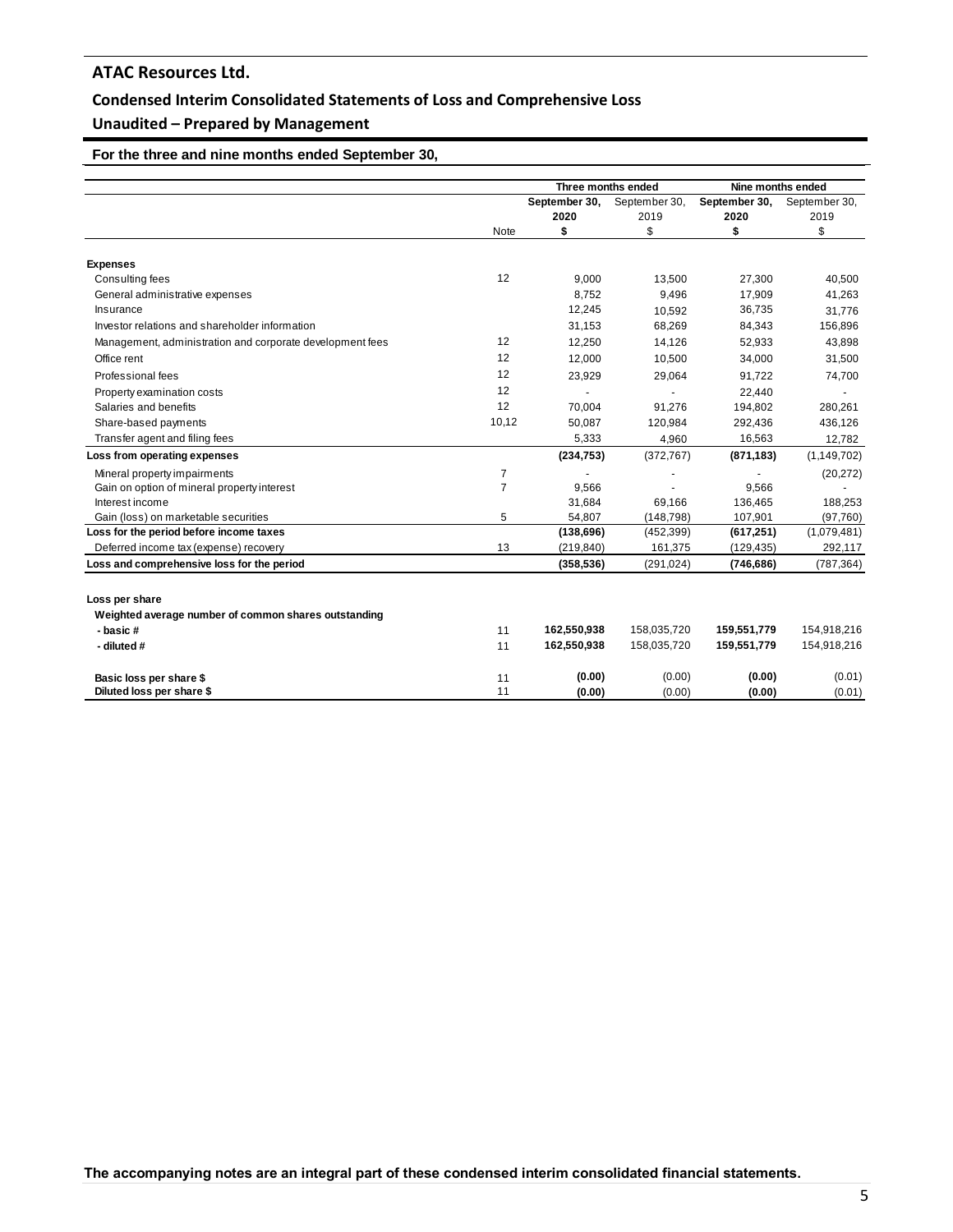### **Condensed Interim Consolidated Statements of Cash Flows**

## **Unaudited – Prepared by Management**

**For the nine months ended September 30,**

|                                                  | <b>Note</b> | 2020<br>\$  | 2019<br>\$  |
|--------------------------------------------------|-------------|-------------|-------------|
|                                                  |             |             |             |
| <b>Operating activities</b>                      |             |             |             |
| Loss for the period                              |             | (746, 686)  | (787, 364)  |
| Adjustments for:                                 |             |             |             |
| Share-based payments                             |             | 292,436     | 436,126     |
| Unrealized (gain) loss on marketable securities  |             | (107, 901)  | 97,760      |
| Interest income                                  |             | (136, 465)  | (188, 253)  |
| Mineral property impairments                     |             |             | 20,272      |
| Gain on option of mineral property interest      |             | (9,566)     |             |
| Deferred income tax expense (recovery)           |             | 129,435     | (292, 117)  |
| Net change in non-cash working capital items     | 14          | (58, 772)   | 304,239     |
|                                                  |             | (637, 519)  | (409, 337)  |
|                                                  |             |             |             |
| <b>Financing activities</b>                      |             |             |             |
| Issue of common shares/units for cash            |             | 1,083,750   | 3,677,500   |
| Share issue costs                                |             | (65,000)    | (180, 170)  |
|                                                  |             | 1,018,750   | 3,497,330   |
| <b>Investing activities</b>                      |             |             |             |
| Interest received                                |             | 136,465     | 188,253     |
| Reclamation deposit                              |             | 1,000       | (1, 847)    |
| Purchase of equipment                            |             |             | (160,000)   |
| Yukon mining exploration grant received          |             | 37,242      |             |
| Mineral property option payment received         |             | 5,000       |             |
| Mineral property acquisition costs               |             | (130, 738)  | (60, 753)   |
| Prepaid exploration expenditures                 |             | (64, 176)   | (18, 352)   |
| Deferred exploration and evaluation expenditures |             | (2,350,801) | (2,926,938) |
|                                                  |             | (2,366,008) | (2,979,637) |
| (Decrease) increase in cash and cash equivalents |             | (1,984,777) | 108,356     |
| Cash and cash equivalents, beginning of period   |             | 9,669,634   | 10,691,051  |
| Cash and cash equivalents, end of period         |             | 7,684,857   | 10,799,407  |
| Supplemental cash flow information               | 14          |             |             |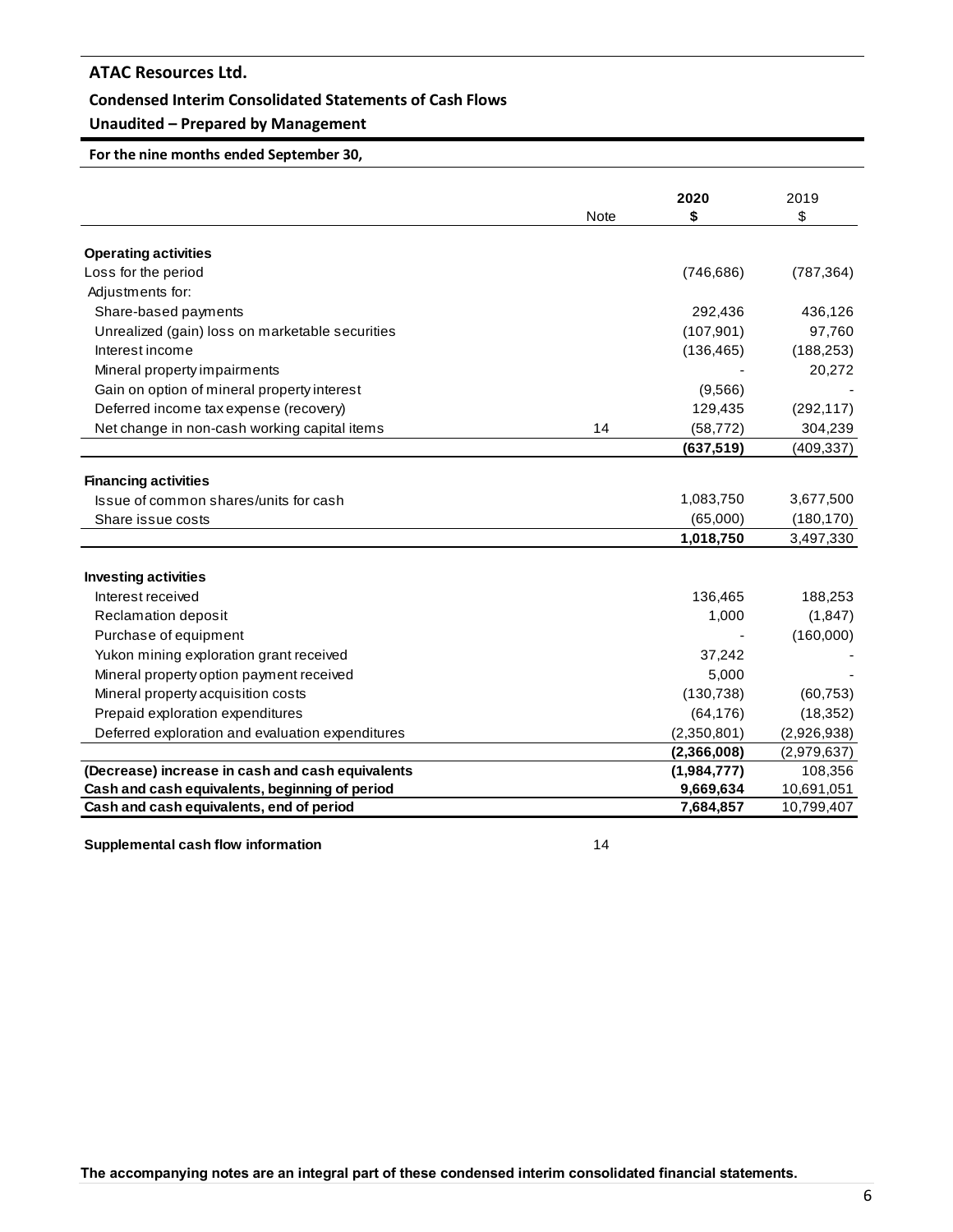# **ATAC Resources Ltd. Notes to the Condensed Interim Consolidated Financial Statements Unaudited – Prepared by Management**

**For the nine months ended September 30, 2020 and September 30, 2019**

#### **1. Nature of operations and going concern**

ATAC Resources Ltd. (the "Company" or "ATAC") was incorporated under the laws of the Province of British Columbia, Canada. The Company's head office is located at 1016 - 510 West Hastings Street, Vancouver, British Columbia, Canada, V6B 1L8. Its records office is located at 1710 - 1177 West Hastings Street, Vancouver, British Columbia, Canada, V6E 2L3. Its main business activity is the acquisition, exploration and evaluation of mineral property interests located in Canada. These condensed interim consolidated financial statements (the "financial statements") of the Company as at September 30, 2020 and December 31, 2019 and for the three and nine months ended September 30, 2020 and September 30, 2019 comprise the Company and its subsidiaries (note 6). The Company's common shares trade on the TSX Venture Exchange ("TSX-V").

The Company is in the process of exploring its mineral property interests and has not yet determined whether they contain mineral reserves that are economically recoverable. The Company's continuing operations and the underlying value and recoverability of the amounts shown for mineral property interests are entirely dependent upon the existence of economically recoverable mineral reserves, the ability of the Company to obtain the necessary financing to complete the exploration and development of the mineral property interests, obtaining the necessary permits to mine, and on future profitable production or proceeds from the disposition of the mineral property interests.

These financial statements are prepared on the basis that the Company will continue as a going concern, which assumes that the Company will be able to continue in operation for the foreseeable future and will be able to realize its assets and discharge its liabilities and commitments in the normal course of operations. As an exploration stage company, the Company does not have revenues and historically has recurring operating losses. As at September 30, 2020, the Company had working capital of \$7,149,147 (December 31, 2019 - \$9,747,429) and shareholders' equity of \$109,181,472 (December 31, 2019 - \$108,621,161). Management has assessed that this working capital is sufficient for the Company to continue as a going concern beyond one year. If the going concern assumption were not appropriate for these financial statements, it could be necessary to restate the Company's assets and liabilities on a liquidation basis.

In March 2020, the World Health Organization declared coronavirus COVID-19 a global pandemic. This contagious disease outbreak, which has continued to spread, and any related adverse public health developments, has adversely affected workforces, economies, and financial markets globally, potentially leading to an economic downturn. It is not possible for the Company to predict the duration or magnitude of the adverse results of the outbreak and its effects on the Company's ability to raise capital or conduct exploration activities. There are travel restrictions and health and safety concerns in all areas in which the Company operates, including the Yukon and B.C. in Canada and Nevada, USA, that may prohibit or delay exploration programs from proceeding. Operations will depend on obtaining necessary field supplies, obtaining contractor services and safeguarding all personnel during the outbreak, which may be prohibitive or too costly. To date, the Company has not experienced any significant delays in carrying out its exploration activities. Various Government wage and loan subsidies are available to qualified companies to assist them with operating costs during the pandemic. To date, the Company has not qualified for assistance, but the various programs are constantly being expanded and relaxed, which may qualify the Company for assistance.

### **2. Significant accounting policies**

### **(a) Basis of presentation**

These financial statements have been prepared in conformity with International Accounting Standard ("IAS") 34, Interim Financial Reporting, using the same accounting policies as detailed in the Company's annual audited financial statements for the year ended December 31, 2019, and do not include all the information required for full annual financial statements in accordance with International Financial Reporting Standards ("IFRS"), as issued by the International Accounting Standards Board ("IASB") and interpretations of the International Financial Reporting Interpretations Committee ("IFRIC"). It is suggested that these financial statements be read in conjunction with the annual audited financial statements.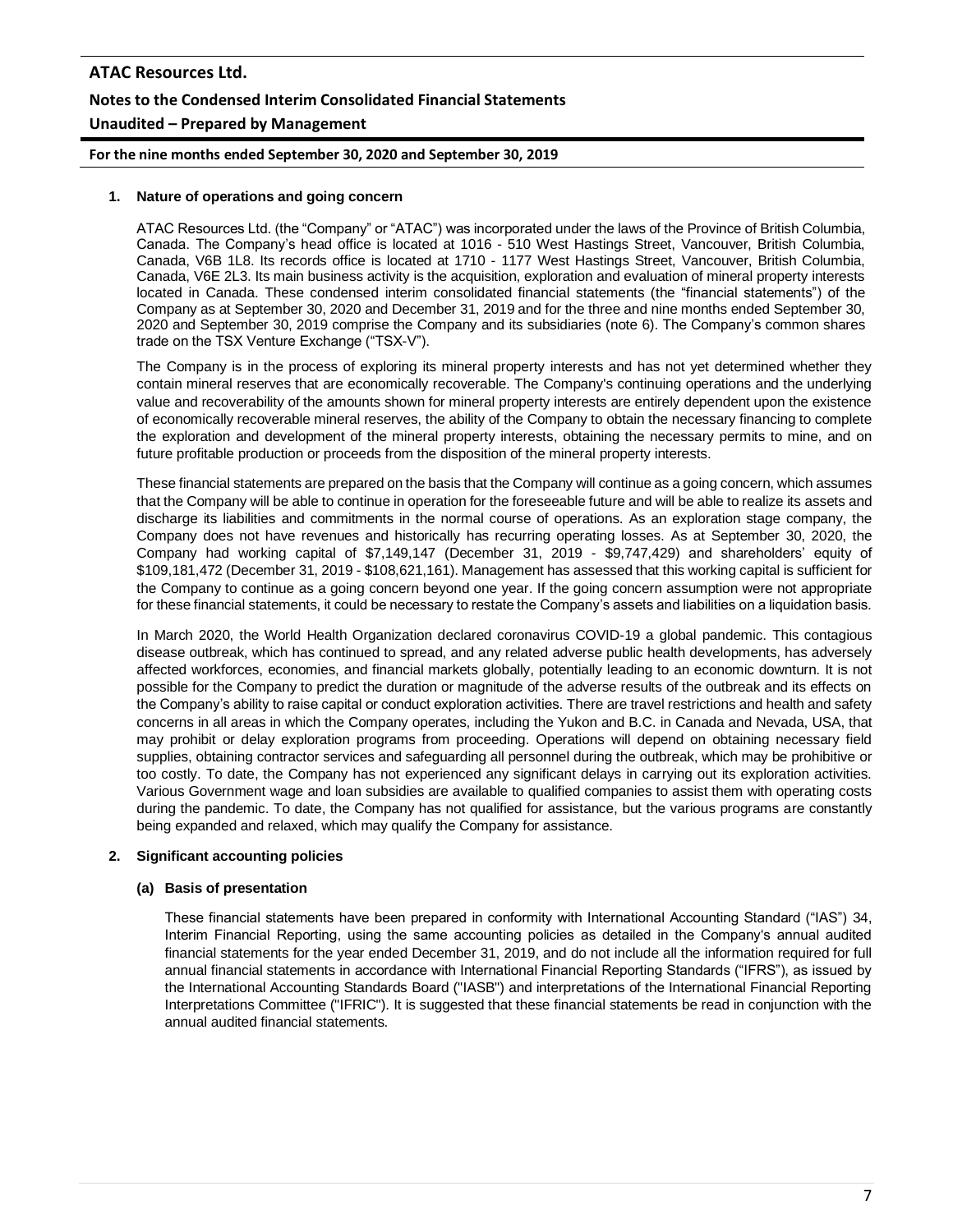### **Notes to the Condensed Interim Consolidated Financial Statements**

### **Unaudited – Prepared by Management**

#### **For the nine months ended September 30, 2020 and September 30, 2019**

#### **2. Significant accounting policies** (continued)

#### **(a) Basis of presentation** (continued)

These financial statements have been prepared on an historical cost basis, except for financial instruments which are classified as fair value through profit or loss ("FVTPL"). In addition, these financial statements have been prepared using the accrual basis of accounting, except for cash flow information.

All amounts on the financial statements are presented in Canadian dollars which is the functional currency of the Company and its subsidiaries.

#### **(b) Significant accounting policies**

The accounting policies, estimates and critical judgments, methods of computation and presentation applied in these financial statements are consistent with those of the most recent annual audited financial statements and are those the Company expects to adopt in its financial statements for the year ended December 31, 2020. Accordingly, these financial statements should be read in conjunction with the Company's most recent annual audited financial statements.

#### **3. Cash and cash equivalents**

Cash and cash equivalents consist of the following:

|                                  | September 30, | December 31, |
|----------------------------------|---------------|--------------|
|                                  | 2020          | 2019         |
|                                  | S             |              |
| Bank and broker balances         | 1,435,293     | 466.452      |
| Cashable investment certificates | 6,249,564     | 9,203,182    |
|                                  | 7,684,857     | 9,669,634    |

#### **4. Receivables and prepayments**

Receivables and prepayments consist of the following:

|                                                               | September 30, | December 31, |
|---------------------------------------------------------------|---------------|--------------|
|                                                               | 2020          | 2019         |
|                                                               |               |              |
| Sales tax recoverable                                         | 140,032       | 21,359       |
| Exploration incentives receivable (note $7(a)(ii)$ and (iii)) | 31,877        | 37.242       |
| Prepaid expenses                                              | 44.674        | 86,315       |
|                                                               | 216,583       | 144.916      |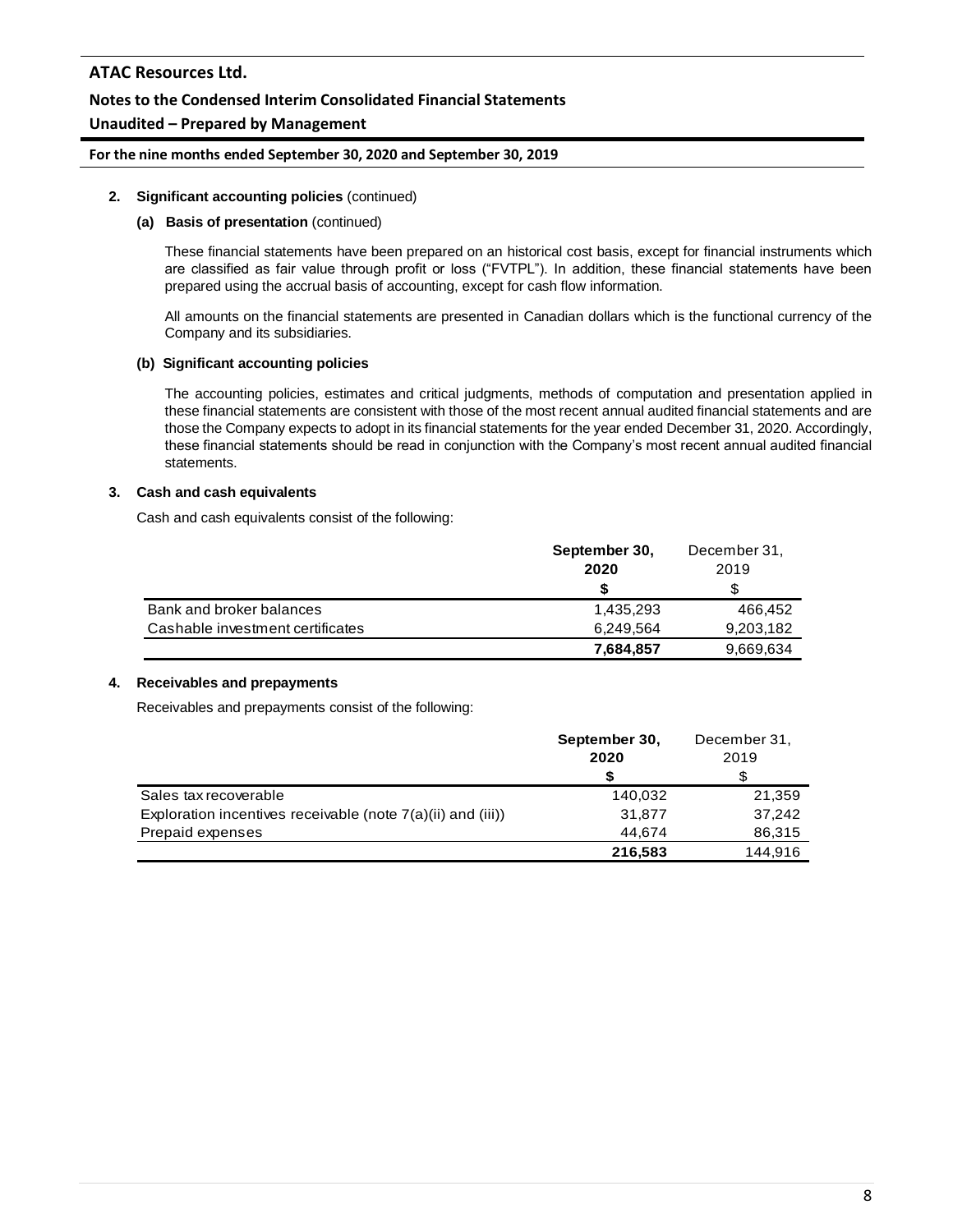## **Notes to the Condensed Interim Consolidated Financial Statements**

## **Unaudited – Prepared by Management**

### **For the nine months ended September 30, 2020 and September 30, 2019**

### **5. Marketable securities**

Marketable securities consist of various common shares received on the option of mineral property interests as follows:

|                           | <b>Shares with</b> |                 |              |             |
|---------------------------|--------------------|-----------------|--------------|-------------|
|                           | an active          |                 |              | Total       |
|                           | market             | <b>Warrants</b> | <b>Total</b> | gain (loss) |
|                           | \$                 | \$              | \$           | \$          |
| <u>Cost</u>               |                    |                 |              |             |
| January 1, 2019           | 1,691,834          | 475,000         | 2,166,834    |             |
| September 30, 2019        | 1,691,834          | 475,000         | 2,166,834    |             |
| Fair value                |                    |                 |              |             |
| January 1, 2019           | 386,181            | 78,725          | 464,906      |             |
| Unrealized loss           | (62,701)           | (35,059)        | (97, 760)    | (97, 760)   |
| September 30, 2019        | 323,480            | 43,666          | 367,146      | (97, 760)   |
|                           |                    |                 |              |             |
| <u>Cost</u>               |                    |                 |              |             |
| January 1, 2020           | 1,691,834          | 475,000         | 2,166,834    |             |
| Additions                 | 33,500             |                 | 33,500       |             |
| <b>September 30, 2020</b> | 1,725,334          | 475,000         | 2,200,334    |             |
| Fair value                |                    |                 |              |             |
| January 1, 2020           | 213,593            | 15,981          | 229,574      |             |
| Additions                 | 33,500             |                 | 33,500       |             |
| Unrealized gain (loss)    | 115,702            | (7,801)         | 107,901      | 107,901     |
| <b>September 30, 2020</b> | 362,795            | 8,180           | 370,975      | 107,901     |

During the nine months ended September 30, 2020, the Company received 25,000 common shares of Makara Mining Corp. at a fair value of \$33,500 (\$1.34 per share) pursuant to an option agreement in respect of the Idaho Creek Property (note 7(a)(iii)).

The valuation of the shares with an active market has been determined in whole by reference to the bid price of the shares on the TSX-V or Toronto Stock Exchange ("TSX") at each period end date.

### **6. Subsidiary information**

On July 14, 2010, two wholly-owned subsidiary companies, 0885802 B.C. Ltd. and 0885794 B.C. Ltd. were incorporated under the laws of the Province of British Columbia, Canada to facilitate the possible transfer to them of certain of the Company's mineral property interests. From incorporation to September 30, 2020, neither of the subsidiaries have had any transactions other than to issue nominal \$1 share capital to the Company. The head offices and records offices of the subsidiaries are the same as the Company, as detailed in note 1.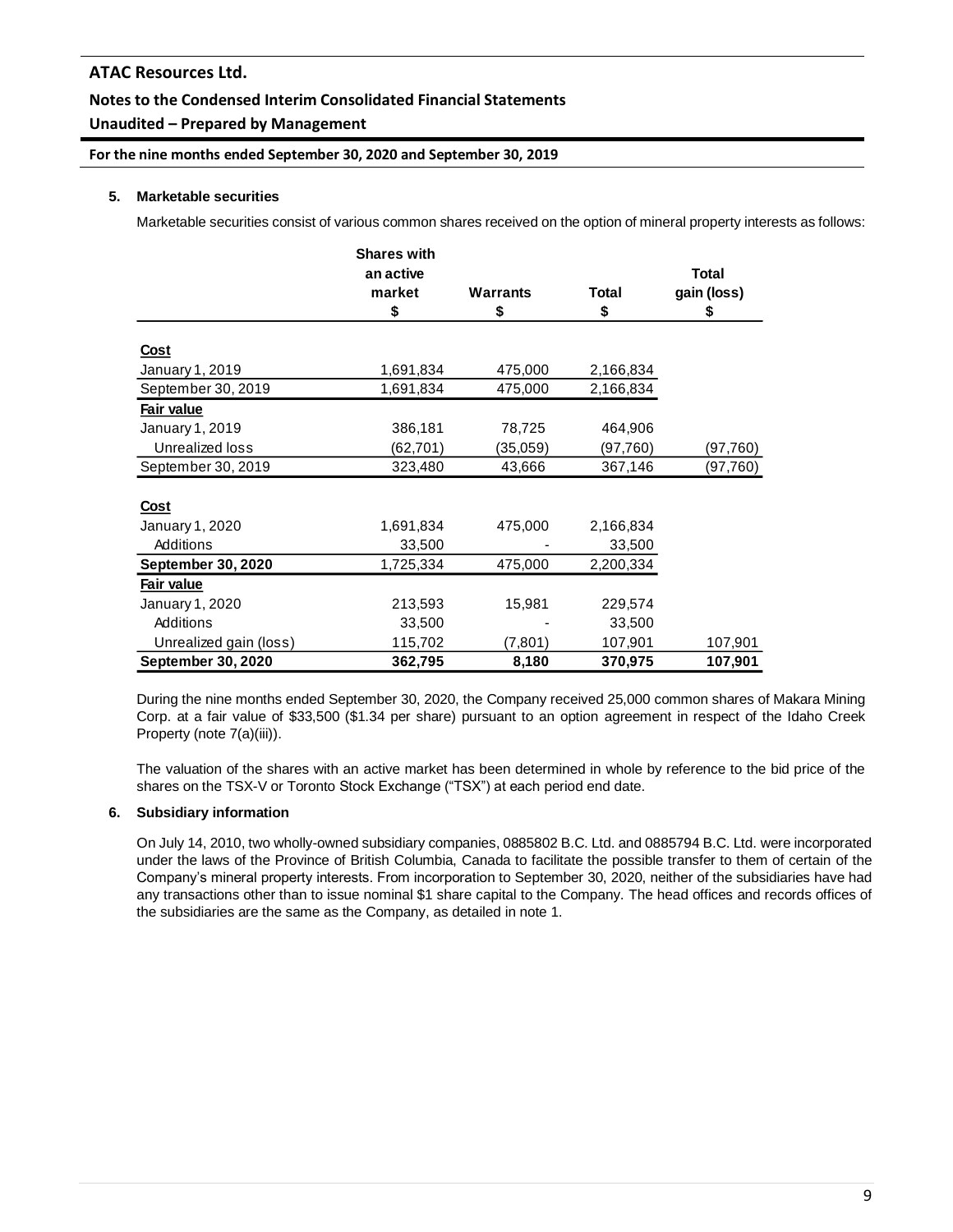## **Notes to the Condensed Interim Consolidated Financial Statements**

## **Unaudited – Prepared by Management**

## **For the nine months ended September 30, 2020 and September 30, 2019**

### **7. Mineral property interests**

The Company's mineral property interests consist of various exploration stage properties located in the Yukon Territory, Canada and Nevada, USA. The properties have been grouped into wholly-owned, under option and royalty interests. Properties which are in close proximity and could be developed as a single economic unit are grouped into projects.

|                                  | <b>Wholly-</b> | <b>Under</b> |             |
|----------------------------------|----------------|--------------|-------------|
|                                  | owned          | option       | Total       |
|                                  | \$             | S            | S           |
| January 1, 2019                  | 111,907,084    |              | 111,907,084 |
| Acquisitions/staking/assessments | 60,753         |              | 60,753      |
| Exploration and evaluation       | 3,044,528      | ٠            | 3,044,528   |
| Impairments                      | (20, 272)      |              | (20, 272)   |
| September 30, 2019               | 114,992,093    |              | 114,992,093 |
|                                  |                |              |             |
| January 1, 2020                  | 115,451,621    |              | 115,451,621 |
| Acquisitions/staking/assessments | 83.623         | 47.115       | 130,738     |
| Exploration and evaluation       | 3,272,731      | 30,566       | 3,303,297   |
| Proceeds from option             | (38,500)       |              | (38,500)    |
| Gain on option                   | 9,566          |              | 9,566       |
| <b>September 30, 2020</b>        | 118,779,041    | 77,681       | 118,856,722 |

Changes in the project carrying amounts for the nine months ended September 30, 2019 and September 30, 2020 are summarized as follows:

|                                                         | Nine months ended September 30, 2019 |                                                 |                                  |                    |                       |
|---------------------------------------------------------|--------------------------------------|-------------------------------------------------|----------------------------------|--------------------|-----------------------|
|                                                         | January 1,<br>2019                   | <b>Acquisitions</b><br>/staking/<br>assessments | Exploration<br>and<br>evaluation | <b>Impairments</b> | September 30,<br>2019 |
|                                                         | \$                                   | \$                                              | S                                | S                  | S                     |
| <b>Wholly-owned</b><br>projects<br>Rackla Gold Property |                                      |                                                 |                                  |                    |                       |
| - Osiris and Orion                                      | 74,960,121                           | 39,942                                          | 267,672                          |                    | 75,267,735            |
| - Rau                                                   | 36,512,210                           | 16,730                                          | 2,718,894                        |                    | 39,247,834            |
|                                                         | 111,472,331                          | 56,672                                          | 2,986,566                        |                    | 114,515,569           |
| Connaught                                               | 190,130                              |                                                 | 54,086                           |                    | 244,216               |
| <b>Idaho Creek</b>                                      | 19,548                               |                                                 | 3,674                            |                    | 23,222                |
| Panorama                                                | 16.110                               | 4,081                                           | 81                               | (20, 272)          |                       |
| Rosy                                                    | 208,965                              |                                                 | 121                              |                    | 209,086               |
| <b>Total</b>                                            | 111.907.084                          | 60.753                                          | 3.044.528                        | (20.272)           | 114.992.093           |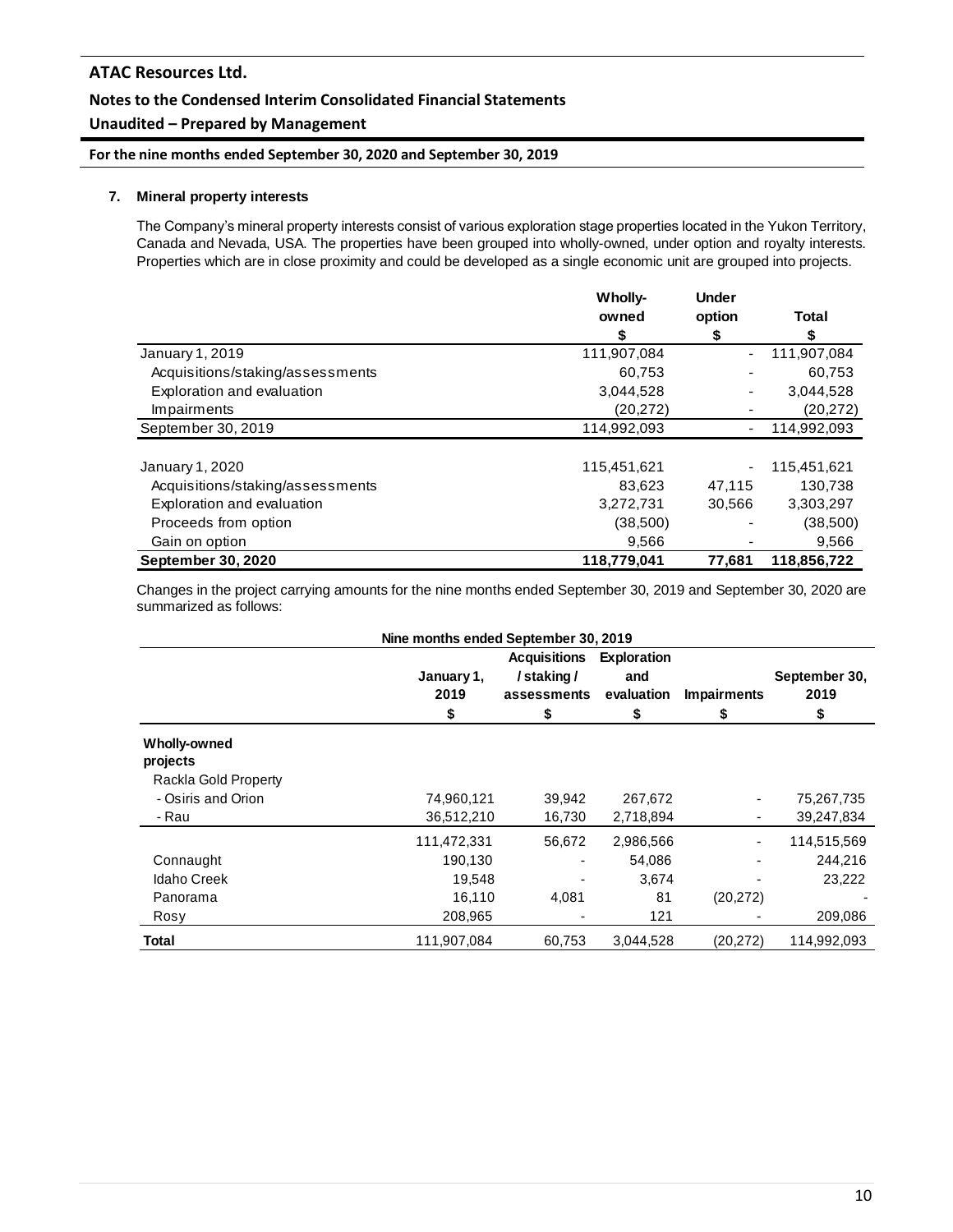## **Notes to the Condensed Interim Consolidated Financial Statements**

## **Unaudited – Prepared by Management**

## **For the nine months ended September 30, 2020 and September 30, 2019**

## **7. Mineral property interests** (continued)

Exploration and evaluation expenditures on the projects consisted of the following:

|                                                       | Osiris and<br>Orion | Rau       | <b>Others</b> | Total     |
|-------------------------------------------------------|---------------------|-----------|---------------|-----------|
| Nine months ended September 30, 2019                  | \$                  | \$        | \$            | \$        |
|                                                       |                     |           |               |           |
| Assays                                                | 65,303              | 77,878    | 35,148        | 178,329   |
| Depreciation (note 9)                                 | 10,000              | ٠         |               | 10,000    |
| Drilling                                              |                     | 613,275   |               | 613,275   |
| Field                                                 | 28,574              | 375,822   | 15,957        | 420.353   |
| Helicopter and fixed wing                             | 39,021              | 614,147   |               | 653,168   |
| Labour                                                | 66,884              | 741,263   | 48,507        | 856,654   |
| Resource, engineering and environmental studies       |                     | 1.443     |               | 1,443     |
| Surveys and consulting                                | 54,690              | 155,761   |               | 210,451   |
| Travel and accommodation                              | 3.200               | 139,305   | 1,850         | 144,355   |
|                                                       | 267,672             | 2,718,894 | 101,462       | 3,088,028 |
| Less: Yukon mineral exploration grant (note 7(a)(ii)) |                     |           | (43,500)      | (43,500)  |
| Total                                                 | 267,672             | 2,718,894 | 57,962        | 3.044.528 |

#### **Nine months ended September 30, 2020**

|                           |                          | <b>Acquisitions</b> | <b>Exploration</b> |                 |         |               |
|---------------------------|--------------------------|---------------------|--------------------|-----------------|---------|---------------|
|                           | January 1,               | /staking/           | and                | <b>Proceeds</b> | Gain on | September 30, |
|                           | 2020                     | assessments         | evaluation         | from option     | option  | 2020          |
|                           | \$                       | \$                  | \$                 | \$              | \$      | \$            |
| Wholly-owned              |                          |                     |                    |                 |         |               |
| projects                  |                          |                     |                    |                 |         |               |
| Rackla Gold Property      |                          |                     |                    |                 |         |               |
| - Osiris and Orion        | 75,293,440               | 71,516              | 355,433            |                 |         | 75,720,389    |
| - Rau                     | 39,666,330               | 893                 | 2,877,175          |                 |         | 42,544,398    |
|                           | 114,959,770              | 72,409              | 3,232,608          | $\blacksquare$  | ٠       | 118,264,787   |
| Connaught                 | 258,051                  | 11,214              | 33,279             |                 | ٠       | 302,544       |
| Idaho Creek               | 24,181                   |                     | 4,753              | (38,500)        | 9,566   |               |
| Rosy                      | 209,619                  |                     | 2,091              |                 |         | 211,710       |
| Total                     | 115,451,621              | 83,623              | 3,272,731          | (38, 500)       | 9,566   | 118,779,041   |
| Under option              |                          |                     |                    |                 |         |               |
| project                   |                          |                     |                    |                 |         |               |
| East Goldfield            | $\overline{\phantom{a}}$ | 47,115              | 30,566             |                 | ۰       | 77,681        |
| Total                     | ٠                        | 47,115              | 30,566             | ٠               | ۰       | 77,681        |
| <b>Total all projects</b> | 115,451,621              | 130,738             | 3,303,297          | (38,500)        | 9,566   | 118,856,722   |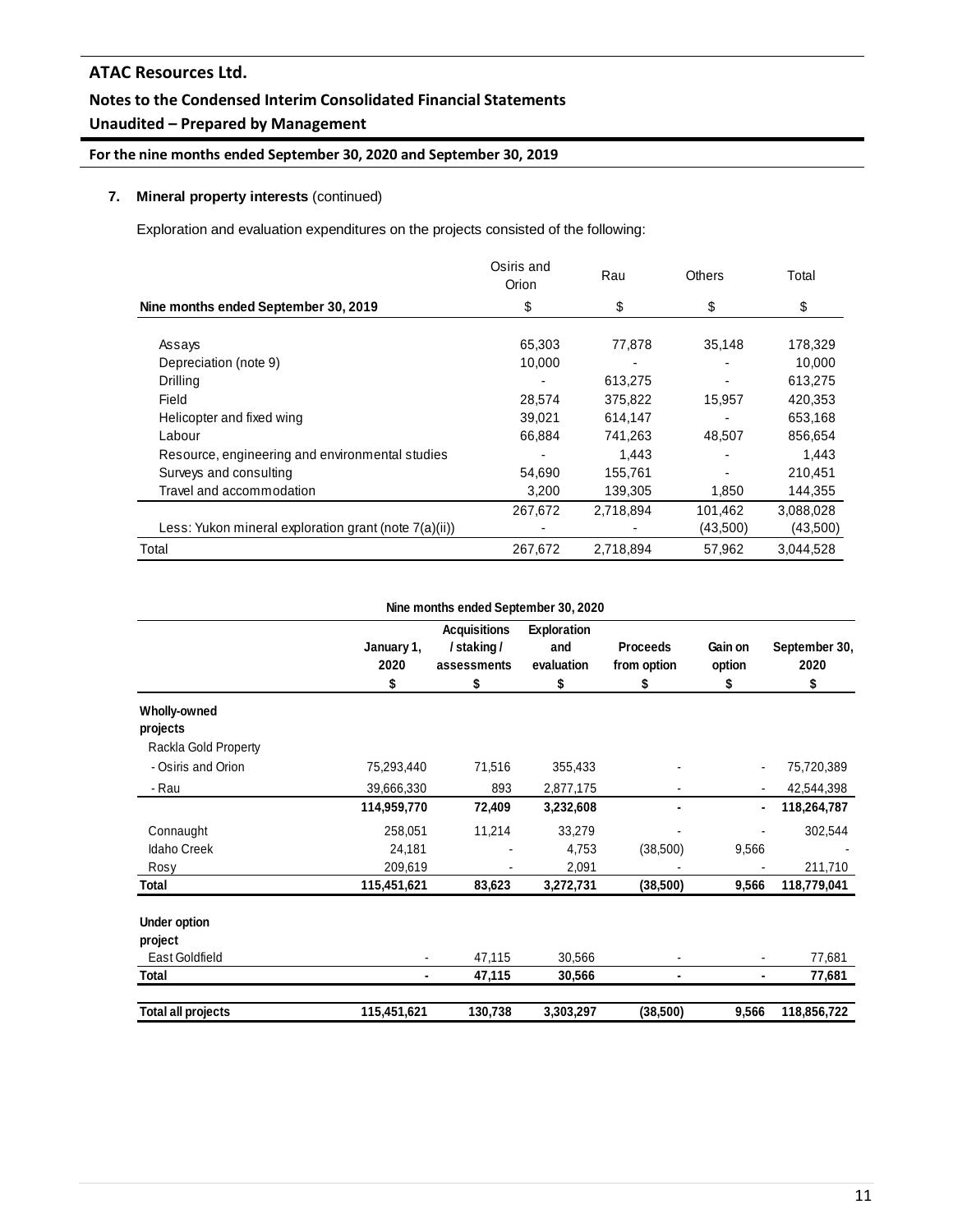## **Notes to the Condensed Interim Consolidated Financial Statements**

### **Unaudited – Prepared by Management**

### **For the nine months ended September 30, 2020 and September 30, 2019**

### **7. Mineral property interests** (continued)

Exploration and evaluation expenditures on the projects consisted of the following:

|                                                                 | Osiris and<br>Orion | Rau       | <b>Others</b> | Total     |
|-----------------------------------------------------------------|---------------------|-----------|---------------|-----------|
| Nine months ended September 30, 2020                            | \$                  | \$        | \$            | \$        |
|                                                                 |                     |           |               |           |
| Assays                                                          | 15,506              | 52,189    | 7,635         | 75,330    |
| Depreciation (note 9)                                           | 12,000              | 12,000    |               | 24,000    |
| Drilling                                                        | 35,600              | 879,234   |               | 914,834   |
| Field                                                           | 30.141              | 392.328   | 11,646        | 434,115   |
| Helicopter and fixed wing                                       | 178,590             | 728,733   |               | 907,323   |
| Labour                                                          | 14.533              | 494.172   | 66,626        | 575,331   |
| Resource, engineering and enviromental studies                  | 60.195              | 189,625   |               | 249,820   |
| Surveys and consulting                                          | 1,260               | 13.645    | 15,875        | 30,780    |
| Travel and accommodation                                        | 7,608               | 115,249   | 784           | 123,641   |
|                                                                 | 355,433             | 2,877,175 | 102,566       | 3,335,174 |
| Less: Yukon mineral exploration grant (note 7(a)(ii) and (iii)) |                     |           | (31, 877)     | (31, 877) |
| <b>Total</b>                                                    | 355,433             | 2,877,175 | 70,689        | 3.303.297 |

#### **(a) Wholly-owned projects**

The Company's wholly-owned projects are comprised of the rights to explore various mineral claims located in the Yukon Territory and Nevada, which are at various stages of exploration. They are not subject to any option or sale agreements, except as noted below.

### **(i) Rackla Gold property**

The Rackla Gold property consists of a 100% interest in the various mineral properties located in the Mayo Mining District, Yukon Territory. Cash and common shares totaling \$165,600 have been received under previous Rackla Gold property option agreements.

The Rackla Gold property has been divided into three separate projects, being the Rau, Osiris and Orion projects. The Osiris and Orion projects were previously described as the Nadaleen property.

The Rau project is located at the western end of the Rackla Gold property and hosts the Tiger Gold deposit.

The Osiris project is located at the eastern end of the Rackla Gold property and hosts Carlin-type gold mineralization.

The Orion project is located in the central one-third of the Rackla Gold property and was previously subject to a Joint Venture agreement with Barrick Gold Corporation. During the agreement Barrick incurred exploration expenditures of \$10,000,000. The Agreement was terminated in December 2018.

#### **(ii) Connaught project**

The Connaught project consists of a 100% interest in the CN, NC, OM and TN mineral claims located in the Dawson Mining District, Yukon Territory.

Cash and common shares totaling \$252,500 were received in 2009 for a 50% sale of the project, which was repurchased in 2012 by issuing common shares having a value of \$182,250.

The TN claims were acquired in August 2018 through the issuance of 60,000 common shares with a fair value of \$30,000. The vendor retains a 1% net smelter return royalty ("NSR") on the claims.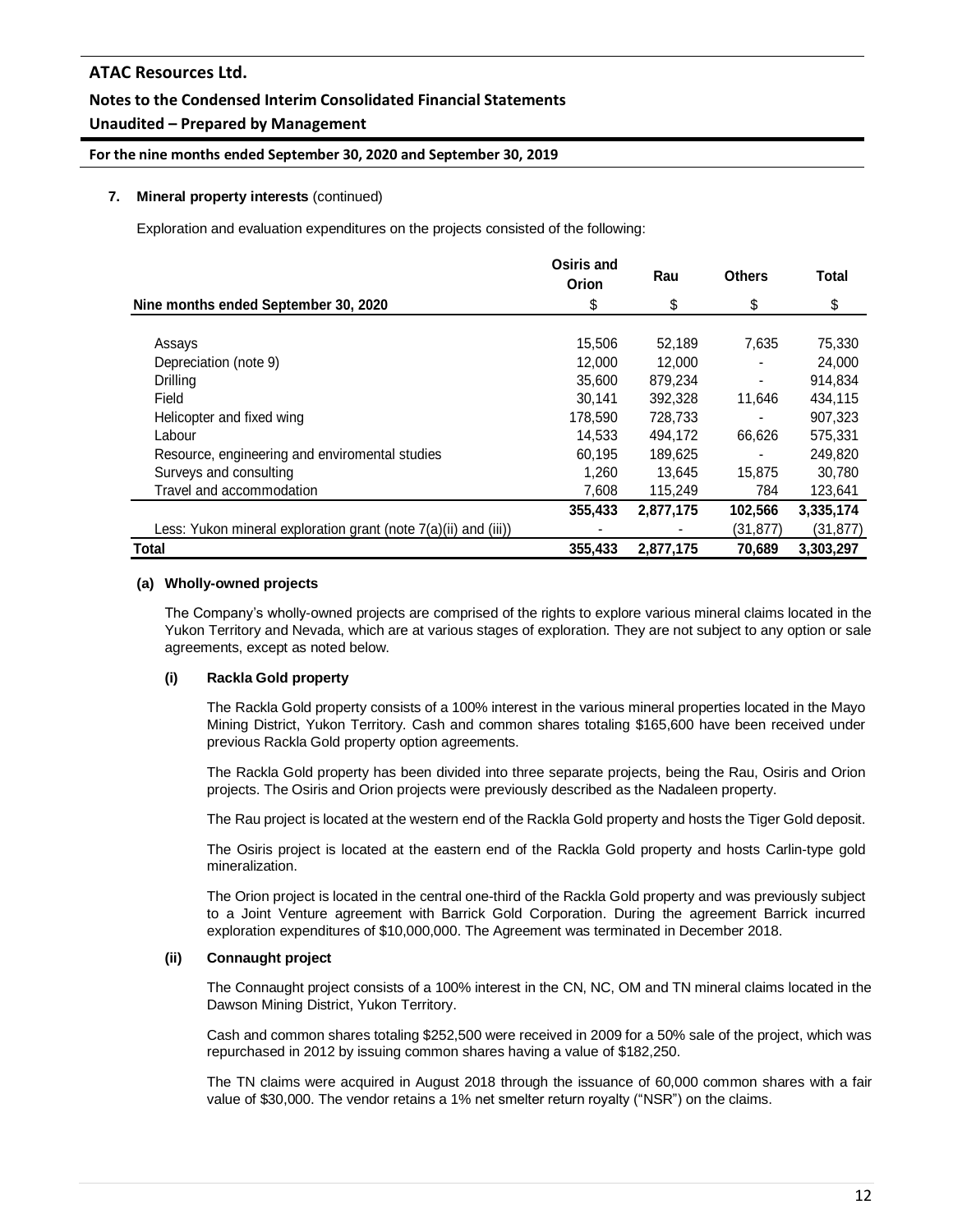### **Notes to the Condensed Interim Consolidated Financial Statements**

## **Unaudited – Prepared by Management**

### **For the nine months ended September 30, 2020 and September 30, 2019**

### **7. Mineral property interests** (continued)

#### **(a) Wholly-owned projects** (continued)

### **(ii) Connaught project** (continued)

In 2019, the Company was approved to receive financial assistance from the Yukon Government on 2019 qualified exploration expenditures on its CN claims, to a maximum of \$37,242. As at December 31, 2019, the Company had earned the full \$37,242, which was received during the nine months ended September 30, 2020.

In 2020, the Company was approved to receive financial assistance from the Yukon Government on 2020 qualified exploration expenditures on its Connaught project, to a maximum of \$39,558. As at September 30, 2020, the Company has estimated that it has earned \$24,748 of the amount, which has been recorded as a receivable as at September 30, 2020 (note 4).

#### **(iii) Idaho Creek project**

The Idaho Creek project consists of a 100% interest in the Idaho Creek mineral claims located in the Whitehorse Mining District, Yukon Territory. Prior to December 31, 2019, the project had been under previous option agreements whereby cash and common shares totaling \$269,413 had been received.

On August 19, 2020, the Company signed a property option agreement (the "Option Agreement") with Makara Mining Corp. ("Makara"), whereby Makara has the option to earn a 100% interest in the Company's Idaho Creek project. Pursuant to the Option Agreement, Makara can earn the interest through completion of the following:

Cash payments of \$150,000:

- \$5,000 on execution of the Option Agreement (received);
- \$10,000 on or before May 1, 2021;
- \$20,000 on or before May 1, 2022;
- \$25,000 on or before May 1, 2023; and
- \$90,000 on or before May 1, 2024.

Issuance of 750,000 common shares:

- 25,000 common shares on execution of the Option Agreement (received at a fair value of \$33,500);
- 50,000 common shares on or before May 1, 2021;
- 100,000 common shares on or before May 1, 2022;
- 250,000 common shares on or before May 1, 2023; and
- 325,000 common shares on or before May 1, 2024.

In addition, Makara is required to incur \$2,000,000 in exploration expenditures on the project as follows:

- \$50,000 on or before December 1, 2020;
- An additional \$100,000 on or before December 1, 2021;
- An additional \$150,000 on or before December 1, 2022;
- An additional \$500,000 on or before December 1, 2023; and
- An additional \$1,200,000 on or before December 1, 2024.

Pursuant to the Option Agreement, the Company retains a 2% NSR from any commercial production of precious metals from the Idaho Creek project of which Makara can repurchase one-half (being 1%) for \$1,000,000.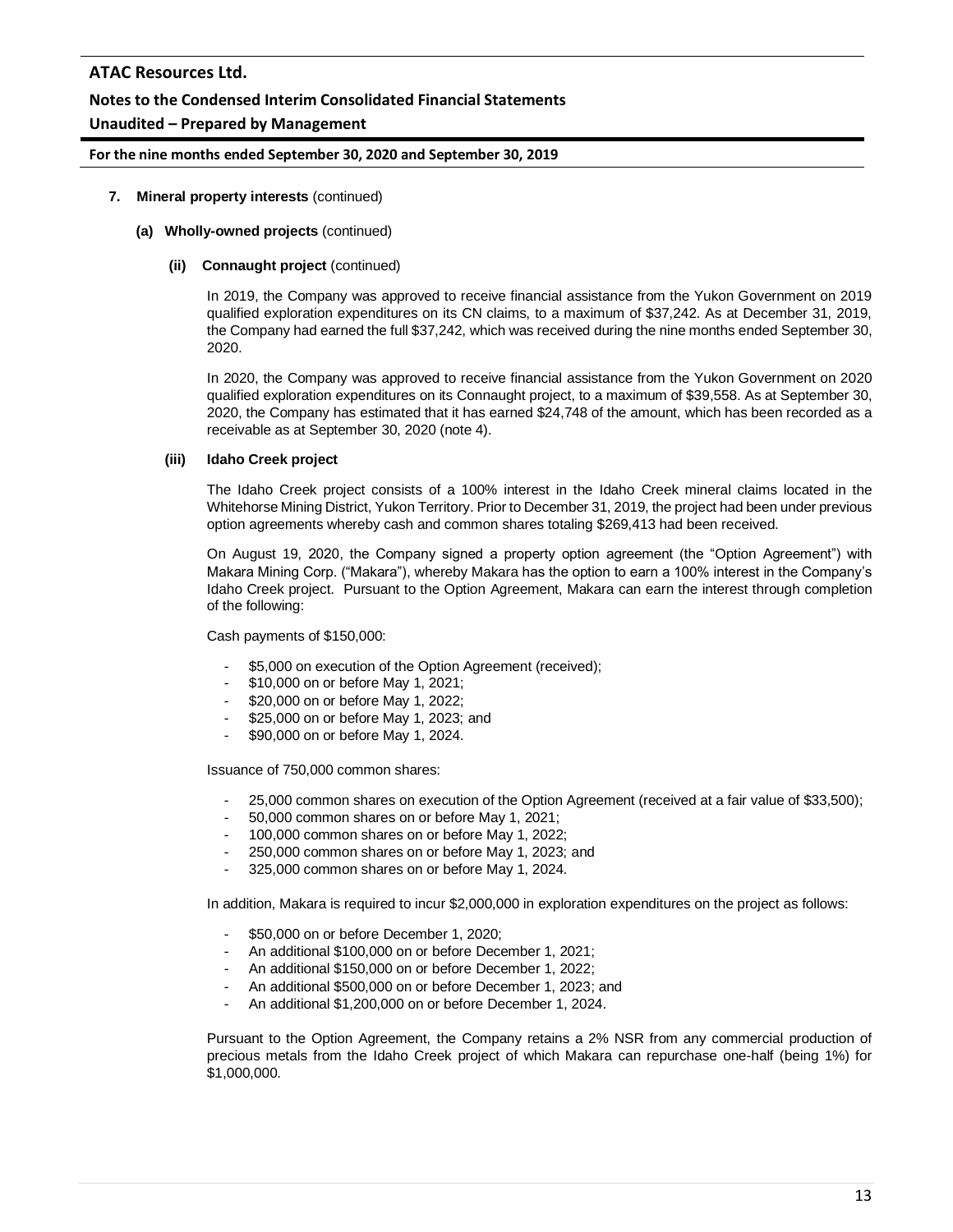### **Notes to the Condensed Interim Consolidated Financial Statements**

### **Unaudited – Prepared by Management**

### **For the nine months ended September 30, 2020 and September 30, 2019**

### **7. Mineral property interests** (continued)

#### **(a) Wholly-owned projects** (continued)

#### **(iii) Idaho Creek project** (continued)

Further, in addition to the NSR, the Company shall be entitled to receive a one-time cash payment equal to \$1 per ounce of gold (or the value equivalent in other metals) identified in the earlier of a National Instrument 43-101 *Standards of Disclosure for Mineral Property* compliant: (i) measured and indicated resource estimate applicable to the project; or (ii) a proven and probable reserve estimate applicable to the project.

During the nine months ended September 30, 2020, the Company recognized a gain of \$9,566 in respect of option payments received in excess of the Company's carrying value of the project.

In 2020, the Company was approved to receive financial assistance from the Yukon Government on 2020 qualified exploration expenditures on its Idaho Creek project, to a maximum of \$23,263. As at September 30, 2020, the Company has estimated that it has earned \$7,129 of the amount, which has been recorded as a receivable as at September 30, 2020 (note 4).

#### **(iv) Panorama project**

The Panorama project consisted of a 100% interest in the Aussie mineral claims located in the Dawson Mining District, Yukon Territory. Cash and common shares totaling \$328,400 were received under previous option agreements.

During the year ended December 31, 2019, the claims were returned to the original owners and all accumulated costs written off.

### **(v) Rosy project**

The Rosy project consists of a 100% interest in the Rosy and Sam mineral claims located in the Whitehorse Mining District, Yukon Territory.

Cash and common shares totaling \$167,000 were received under previous option agreements.

#### **(b) Project under option**

On February 20, 2020, the Company signed a Property Option Agreement with Silver Range Resources Ltd. ("Silver Range"), a company with common Directors and Officers, whereby the Company has the option to earn a 100% interest in Silver Range's East Goldfield property located in Nevada, USA. Pursuant to the Option Agreement, the Company has the right to earn an initial 75% interest in the property (the "Initial Option") by making cash payments to Silver Range based on the following schedule:

Cash payments of \$400,000:

- \$30,000 on execution of the Option Agreement (paid);
- \$40,000 on or before April 1, 2021;
- \$70,000 on or before April 1, 2022;
- \$100,000 on or before April 1, 2023; and
- \$160,000 on or before April 1, 2024.

In addition, the Initial Option requires the Company to incur exploration expenditures on the property as follows:

- \$200,000 on or before April 1, 2021;
- An additional \$200,000 on or before April 1, 2022; and
- An additional \$9,600,000 on or before December 1, 2025.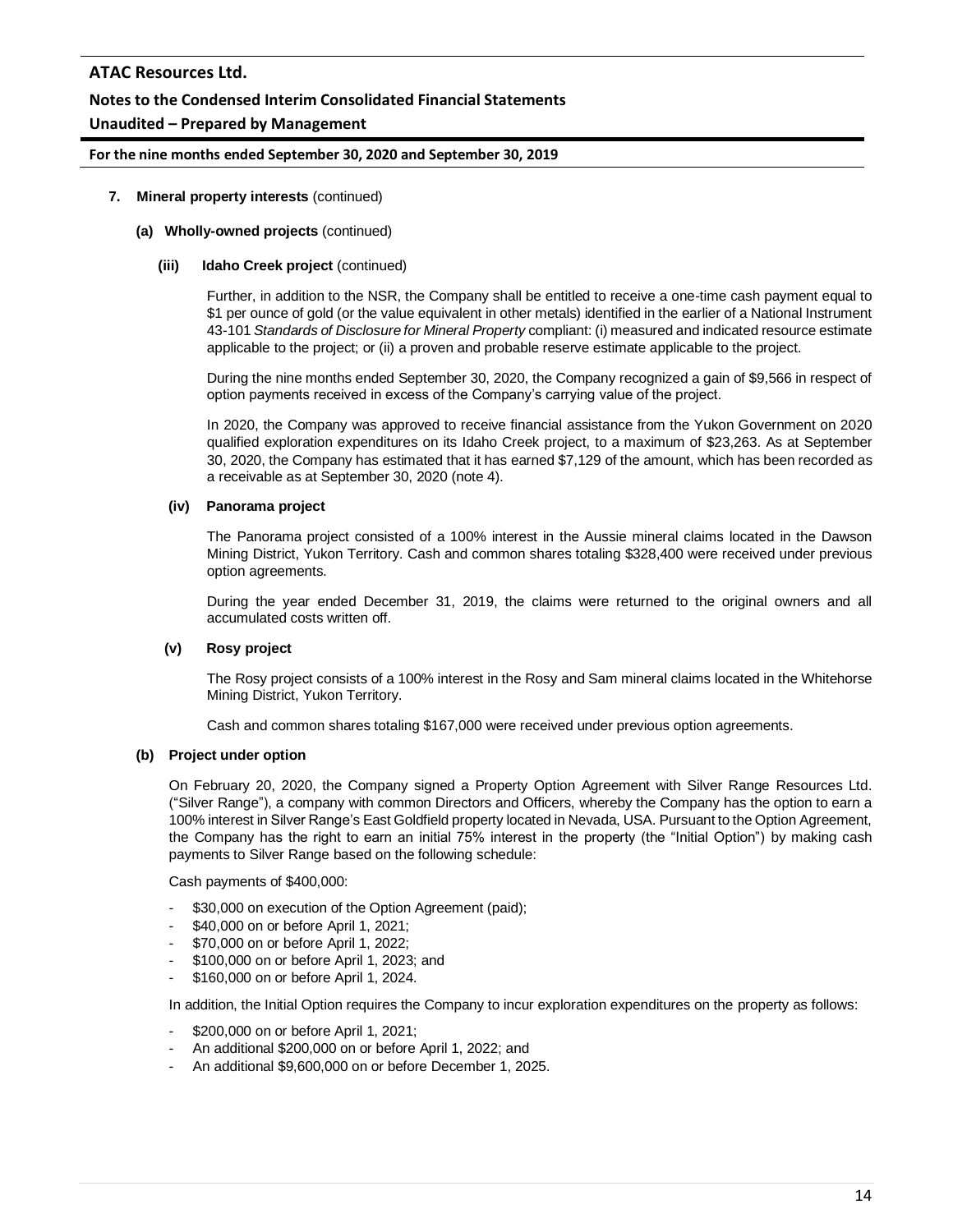## **Notes to the Condensed Interim Consolidated Financial Statements**

### **Unaudited – Prepared by Management**

### **For the nine months ended September 30, 2020 and September 30, 2019**

#### **7. Mineral property interests** (continued)

### **(b) Project under option** (continued)

The Company has the right at its sole election to make up 50% of all of the cash payments under the Initial Option through the issuance of common shares to Silver Range. The number of common shares to be issued as payment is to be calculated using a share price equal to the volume weighted average price of the Company's common shares for the 10 trading days immediately preceding the applicable payment date, subject to such price not being less than \$0.05 per share. Silver Range is not required to accept any number of common shares where accepting the number of shares will result in Silver Range holding (directly or indirectly) more than an aggregate 19.9% of the issued and outstanding shares of the Company.

On completion of the Initial Option, the Company will have the right to acquire an additional 25% interest in the property (the "Second Option") by paying Silver Range an additional \$10,000,000 on or before the date that is six months from the Company's issuance of a notice to Silver Range confirming its desire to exercise the Second Option.

Silver Range will retain a 2% NSR on all mineral production from the properties, of which up to 1% can be purchased for \$1,000,000.

Silver Range will also be entitled to receive a one-time cash payment equal to US\$2 per ounce of gold (or the value equivalent in other metals) on the first 1,000,000 ounces of gold, identified in a NI 43-101 compliant measured and indicated resource estimate application (or proven and probable reserves) to the property; and an additional onetime cash payment equal to US\$1 per ounce of gold (or the value equivalent in other metals) on all ounces of gold in excess of 1,000,000 ounces of gold, identified in a NI 43-101 compliant proven or probable reserve estimate applicable (or proven and probable reserves) to the property.

#### **(c) Royalty interests**

The Company has a 1% NSR on the Golden Revenue, Nitro, Seymour and Dawson Gold properties located in the Dawson and Whitehorse Mining Districts, Yukon Territory.

### **8. Reclamation deposit**

The reclamation deposit is comprised of a cashable guaranteed investment certificate with a one-year term. It is pledged to the Yukon Government to ensure specified properties are properly restored after exploration. Management has determined that the Company has no material reclamation work related to the properties requiring the deposit.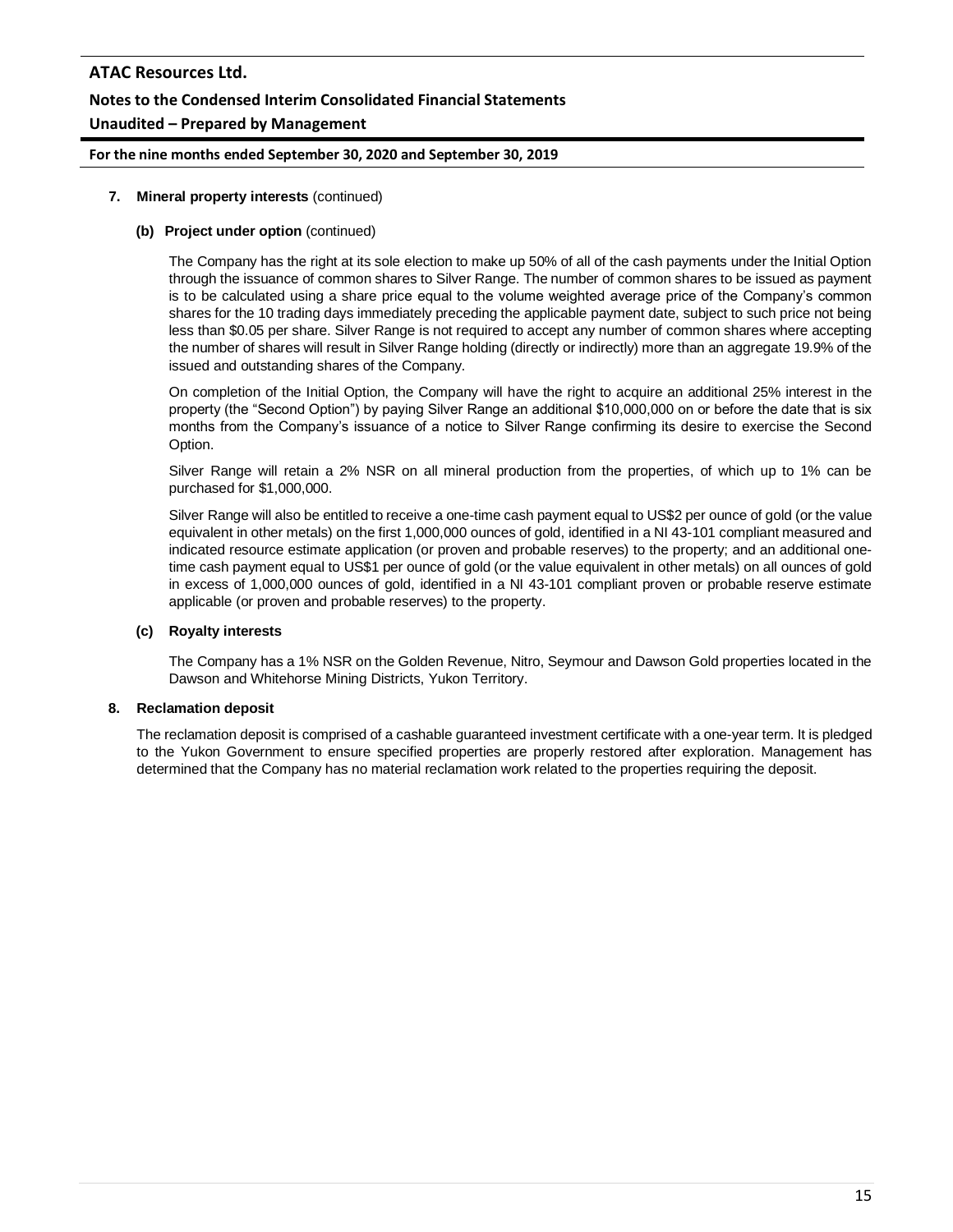### **Notes to the Condensed Interim Consolidated Financial Statements**

### **Unaudited – Prepared by Management**

**For the nine months ended September 30, 2020 and September 30, 2019**

**9. Equipment**

|                                        | Exploration<br>equipment<br>\$ |
|----------------------------------------|--------------------------------|
|                                        |                                |
| <b>Cost</b>                            |                                |
| January 1, 2019                        |                                |
| Additions                              | 160,000                        |
| September 30, 2019                     | 160,000                        |
| <b>Accumulated depreciation</b>        |                                |
| January 1, 2019                        |                                |
| Depreciation                           | 10,000                         |
| September 30, 2019                     | 10,000                         |
| Cost                                   |                                |
| January 1, 2020 and September 30, 2020 | 160,000                        |
| <b>Accumulated depreciation</b>        |                                |
| January 1, 2020                        | 16,000                         |
| Depreciation                           | 24,000                         |
| <b>September 30, 2020</b>              | 40,000                         |
| Net book value                         |                                |
| December 31, 2019                      | 144,000                        |
| <b>September 30, 2020</b>              | 120,000                        |

Depreciation is capitalized to the Company's exploration properties (note 7), as the equipment is used exclusively for the Company's exploration efforts. During the nine months ended September 30, 2020, the Company capitalized \$24,000 in depreciation charges (2019 - \$10,000) to mineral property interests.

#### **10. Share capital**

The authorized share capital of the Company consists of unlimited common shares without par value, and unlimited Class "A" preferred shares with a par value of \$1.00 each. All issued shares are fully paid.

#### **Transactions for the issue of share capital during the nine months ended September 30, 2020:**

On June 30, 2020, the Company completed a flow-through private placement consisting of the issue of 4,347,827 flowthrough units at a price of \$0.23 each for gross proceeds of \$1,000,000. Each unit consists of one flow-through common share and one-half of a share purchase warrant, with each whole warrant being exercisable into a non-flow-through common share at an exercise price of \$0.27 until June 30, 2022.

The flow-through share units were issued at a premium to the trading value of the Company's common shares, which is a reflection of the value of the income tax write-offs that the Company will renounce to the flow-through shareholders. The premium was determined to be \$21,739 and was recorded as a reduction of share capital. An equivalent flowthrough share premium liability was recorded and was reversed pro-rata as the required exploration expenditures were incurred (see note 16). No value was allocated to the warrant component of the unit.

Finders' fees totaling \$82,745 were incurred in respect of the placement, including the issue of 260,870 finders' warrants having a fair value of \$22,745. Legal and filing fees amounted to \$5,000 and were recorded as a share issue cost and deducted from share capital net of deferred income tax benefits of \$17,550.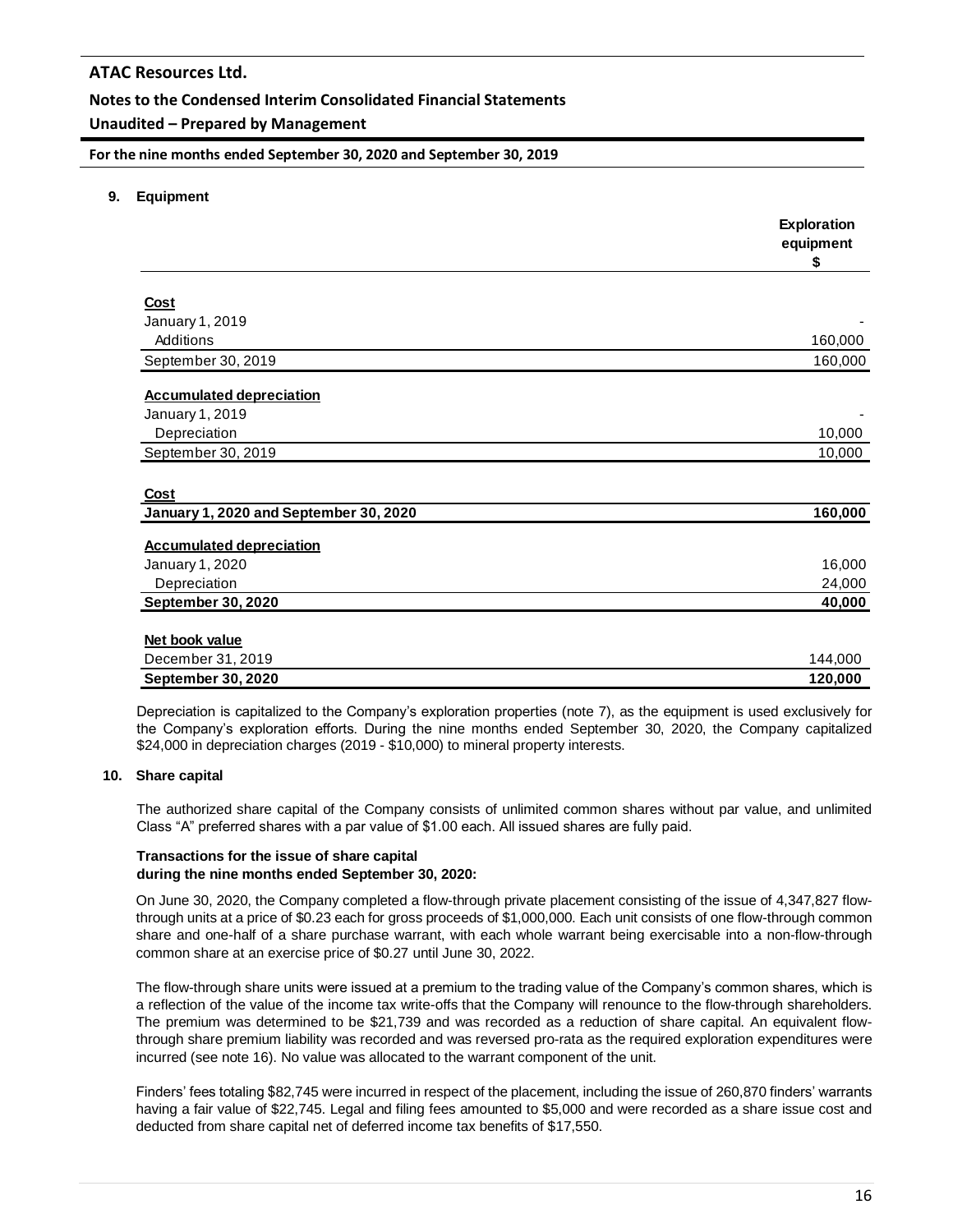### **Notes to the Condensed Interim Consolidated Financial Statements**

### **Unaudited – Prepared by Management**

#### **For the nine months ended September 30, 2020 and September 30, 2019**

#### **10. Share capital** (continued)

#### **Transactions for the issue of share capital during the nine months ended September 30, 2020** (continued)**:**

During the nine months ended September 30, 2020, the Company issued 275,000 common shares pursuant to the exercise of stock options for gross proceeds of \$83,750. In connection with the stock options exercised, the original fair value of \$50,539 was reversed from contributed surplus and credited to share capital.

#### **Transactions for the issue of share capital during the nine months ended September 30, 2019:**

On March 22, 2019, the Company completed a flow-through private placement consisting of the issue of 10,507,143 flow-through units at a price of \$0.35 each for gross proceeds of \$3,677,500. Each unit consisted of one flow-through common share and one-half of a share purchase warrant, with each whole warrant being exercisable into a non-flowthrough common share at an exercise price of \$0.425 until March 22, 2021.

The flow-through share units were issued at a premium to the trading value of the Company's common shares, which was a reflection of the value of the income tax write-offs that the Company renounced to the flow-through shareholders. The premium was determined to be \$1,155,786 and was recorded as a reduction of share capital. An equivalent flowthrough share premium liability was recorded and was reversed pro-rata as the required exploration expenditures were incurred (see note 16). No value was allocated to the warrant component of the unit.

Finders' fees totaling \$149,108 were incurred in respect of the placement, including the issue of 382,500 finders' warrants having a fair value of \$15,200. Legal and filing fees amounted to \$46,262 and were recorded as a share issue cost and deducted from share capital net of deferred income tax benefits of \$48,646.

#### **Common share rights**

The Company has a "Rights Plan" under which one right is issued for each issued and outstanding common share of the Company. Each right entitles the holder to purchase from the Company one common share at a price equal to onehalf the market price for each common share of the Company, subject to certain anti-dilutive adjustments. The rights are exercisable only if the Company receives an unacceptable take-over bid as defined in the Rights Plan. The current Rights Plan was replaced with a new Rights Plan at the May 2017 annual shareholders' meeting and will remain in effect until the annual shareholders' meeting in 2020. As at September 30, 2020, there were 162,658,547 rights outstanding (December 31, 2019 – 158,035,720).

#### **Stock options**

The Company has an incentive stock option plan (the "Plan"), under which the maximum number of stock options issued cannot exceed 10% of the Company's currently issued and outstanding common shares. The exercise period for any options granted under the Plan cannot exceed ten years. The exercise price of options granted under the Plan cannot be less than the "discounted market price" of the common shares (defined as the last closing market price of the Company's common shares immediately preceding the issuance of a news release announcing the granting of the options, or the date of grant in respect of options granted to consultants, less a discount of from 15% to 25%), unless otherwise agreed to by the Company and accepted by the TSX-V.

A participant who is not a consultant conducting investor relations activities, who is granted an option under the plan with exercise prices at or above "Market Price" will have their options vest immediately, unless otherwise determined by the Board of Directors. A participant who is granted an option under the plan with exercise prices below "Market Price" will become vested with the right to exercise one-sixth of the option upon conclusion of every three months subsequent to the grant date. A participant who is a consultant conducting investor relations activities who is granted options under the plan will become vested with the right to exercise one-quarter of the options upon conclusion of every three months subsequent to the grant date.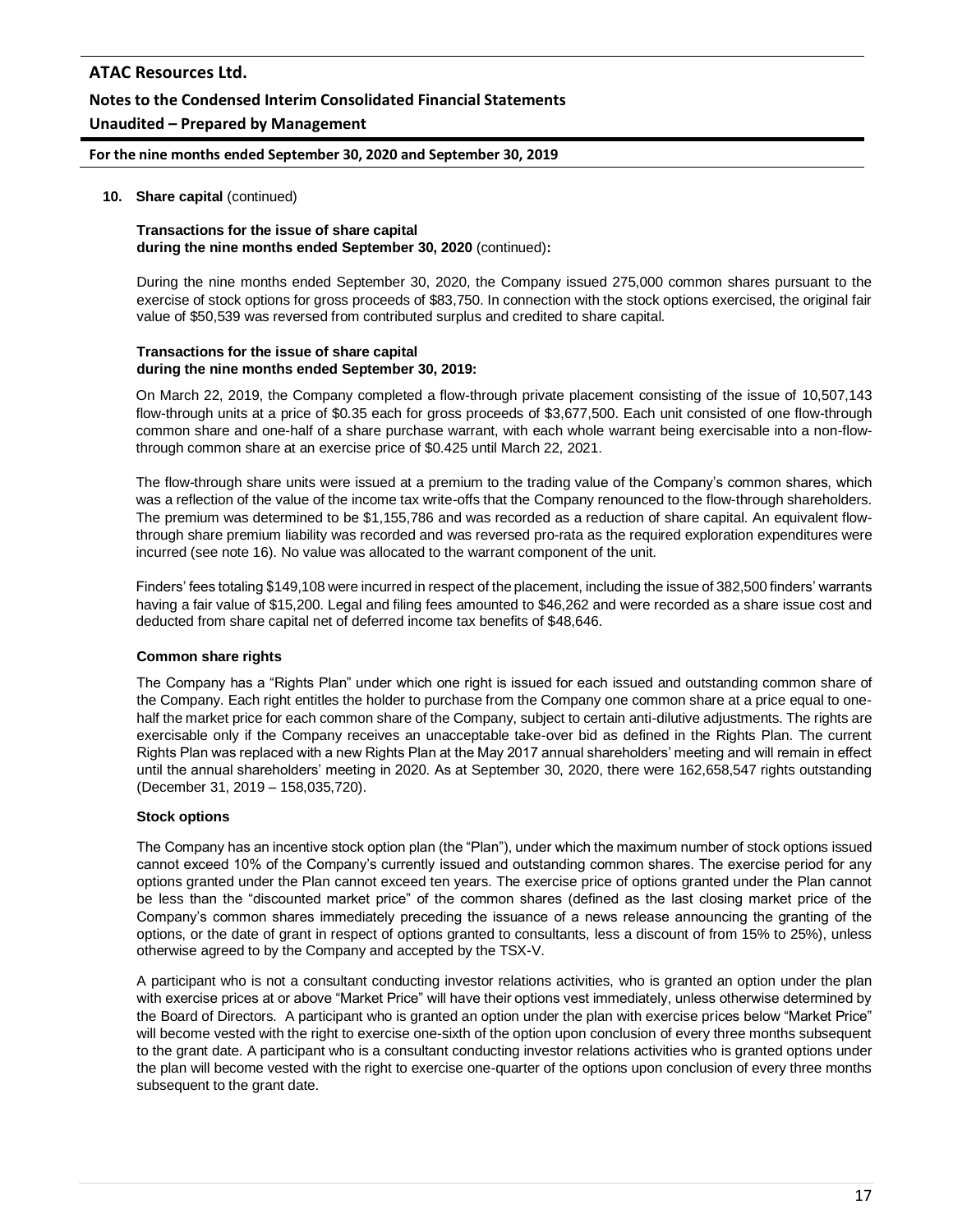### **Notes to the Condensed Interim Consolidated Financial Statements**

### **Unaudited – Prepared by Management**

#### **For the nine months ended September 30, 2020 and September 30, 2019**

#### **10. Share capital** (continued)

#### **Stock options** (continued)

A summary of the status of the Company's stock options as at September 30, 2020 and December 31, 2019 and changes during the period/year then ended is as follows:

|                                               | Period ended<br><b>September 30, 2020</b>     |      | Year ended<br>December 31, 2019 |                                    |
|-----------------------------------------------|-----------------------------------------------|------|---------------------------------|------------------------------------|
|                                               | Weighted average<br>Options<br>exercise price |      | Options                         | Weighted average<br>exercise price |
|                                               | #                                             | \$   | #                               | \$                                 |
| Options outstanding, beginning of period/year | 12,437,500                                    | 0.49 | 12,050,000                      | 0.57                               |
| Granted                                       | 2,405,000                                     | 0.22 | 2,680,000                       | 0.30                               |
| Exercised                                     | (275,000)                                     | 0.30 |                                 | $\blacksquare$                     |
| Expired/cancelled                             | (2,332,500)                                   | 0.65 | (2,292,500)                     | 0.70                               |
| Options outstanding, end of period/year       | 12,235,000                                    | 0.41 | 12.437.500                      | 0.49                               |

As at September 30, 2020, the Company has stock options outstanding and exercisable as follows:

| 12.235.000  | 10.983.750  |          |                  |
|-------------|-------------|----------|------------------|
| 195,000     | 48,750      | 0.20     | April 28, 2025   |
| 2,210,000   | 1,105,000   | 0.22     | January 9, 2025  |
| 100,000     | 100,000     | 0.30     | February 4, 2024 |
| 2,120,000   | 2,120,000   | 0.30     | February 4, 2024 |
| 2,940,000   | 2,940,000   | 0.55     | February 1, 2023 |
| 2,665,000   | 2,665,000   | 0.55     | May 26, 2022     |
| 250,000     | 250,000     | 0.76     | June 7, 2021     |
| 1,755,000   | 1,755,000   | 0.31     | January 21, 2021 |
| #           | #           | \$       |                  |
| outstanding | exercisable | price    | Expiry date      |
| Options     | Options     | Exercise |                  |

The following table summarizes information about the stock options outstanding at September 30, 2020:

| Range of      |            | Weighted average | Weighted average |
|---------------|------------|------------------|------------------|
| prices        | Options    | remaining life   | exercise price   |
| \$            | #          | (years)          |                  |
| $0.20 - 0.31$ | 6,380,000  | 2.87             | 0.27             |
| $0.53 - 0.55$ | 5,605,000  | 2.01             | 0.55             |
| 0.76          | 250,000    | 0.68             | 0.76             |
|               | 12,235,000 | 2.43             | 0.41             |

During the nine months ended September 30, 2020, 2,405,000 stock options  $(2019 - 2,680,000)$  were granted to Officers, Directors, related company employees and consultants. The Company has recorded the fair value of all options granted using the Black-Scholes option pricing model. Share-based payment costs were calculated using the following weighted average assumptions: expected life of options - five years (2019 – five years), stock price volatility – 64.98% (2019 – 71.98%), no dividend yield (2019 – none), and a risk-free interest rate yield – 1.45% (2019 – 1.84%). The fair value is particularly impacted by the Company's stock price volatility, determined using data from the previous five years.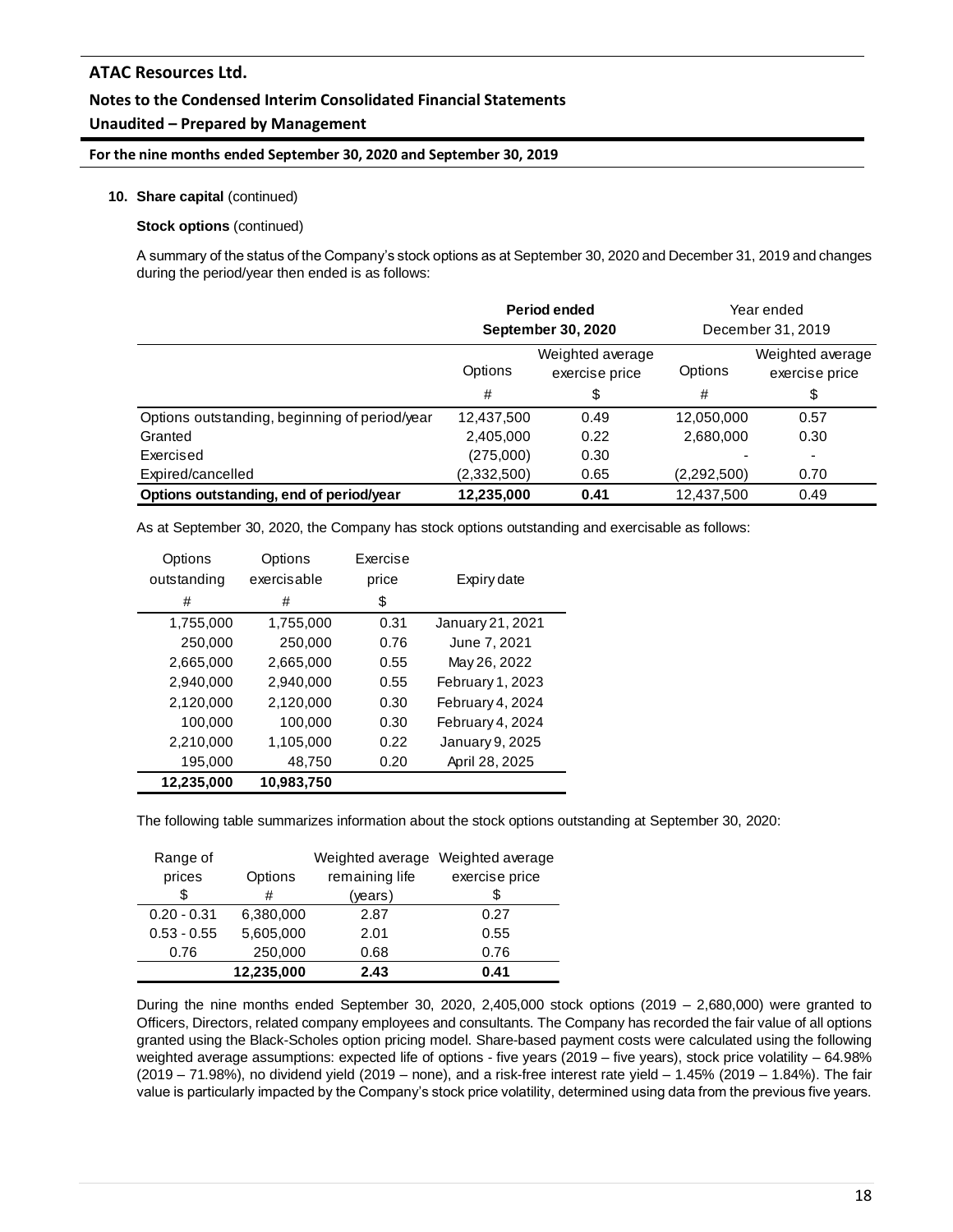# **ATAC Resources Ltd. Notes to the Condensed Interim Consolidated Financial Statements Unaudited – Prepared by Management**

#### **For the nine months ended September 30, 2020 and September 30, 2019**

#### **10. Share capital** (continued)

#### **Stock options** (continued)

Using the above assumptions, the fair value of options granted during the nine months ended September 30, 2020 was \$0.12 per option (2019 – \$0.18), for a total of \$287,627 (2019 - \$480,948). The total share-based payment expense for the nine months ended September 30, 2020 was \$292,436 (2019 - \$436,126), which is presented as an operating expense, and includes only options that vested during the period.

During the nine months ended September 30, 2020, 1,450,000 options (2019 – 1,905,000) expired unexercised. As a result, the original share-based payments expense of \$641,194 (2019 – \$951,808) was reversed from contributed surplus and credited to deficit.

During the nine months ended September 30, 2020, 882,500 options (2019 – 387,500) were cancelled. As a result, the original share-based payments expense of \$258,152 (2019 - \$91,740) was reversed from contributed surplus and credited to deficit.

#### **Warrants**

As an incentive to complete private placements the Company may issue units which include common shares and common share purchase warrants. Using the residual value method, the Company determines whether a value should be allocated to the warrants attached to the units sold in completed private placements.

Finders' warrants may be issued as a private placement share issue cost and are valued using the Black-Scholes option pricing model. During the nine months ended September 30, 2020, the Company issued 2,173,914 warrants (2019 – 5,253,572) to subscribers to the flow-through financing completed (note 10).

In addition, during the nine months ended September 30, 2020, 260,870 finders' warrants (2019 – 382,500) were issued in connection with the financing completed (note 10). The value of the finders' warrants was determined to be \$22,745 (2019 – \$15,200) using the Black-Scholes option pricing model with the following weighted average assumptions: expected life of warrants - two years (2019 – two years), stock price volatility – 72.67% (2019 – 59.66%), no dividend yield (2019 – none), and a risk-free interest rate yield  $-0.25\%$  (2019 – 1.47%).

During the nine months ended September 30, 2019, 437,441 finders' warrants expired unexercised. As a result, the original fair value of \$61,500 was reversed from contributed surplus and credited to share capital.

A summary of the status of the Company's warrants as at September 30, 2020 and December 31, 2019 and changes during the period/year then ended is as follows:

|                                                | Period ended<br><b>September 30, 2020</b>      |                          | Year ended<br>December 31, 2019 |                                    |
|------------------------------------------------|------------------------------------------------|--------------------------|---------------------------------|------------------------------------|
|                                                | Weighted average<br>Warrants<br>exercise price |                          | Warrants                        | Weighted average<br>exercise price |
|                                                | #                                              | \$                       | #                               | \$                                 |
| Warrants outstanding, beginning of period/year | 5,636,072                                      | 0.425                    | 437,441                         | 0.60                               |
| <b>Issued</b>                                  | 2,434,784                                      | 0.27                     | 5,636,072                       | 0.425                              |
| Expired                                        |                                                | $\overline{\phantom{a}}$ | (437, 441)                      | 0.60                               |
| Warrants outstanding, end of period/year       | 8,070,856                                      | 0.38                     | 5,636,072                       | 0.425                              |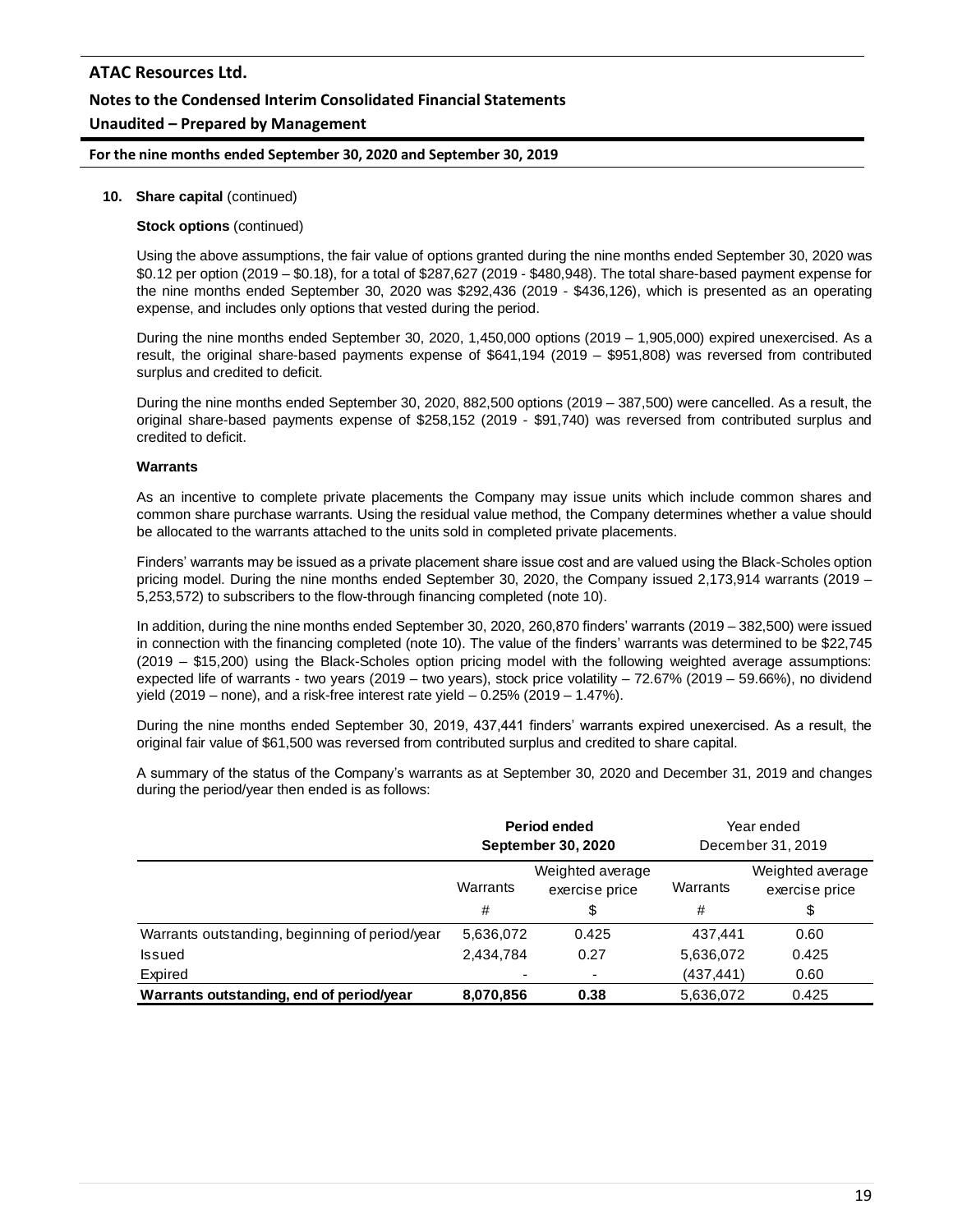# **Notes to the Condensed Interim Consolidated Financial Statements**

## **Unaudited – Prepared by Management**

### **For the nine months ended September 30, 2020 and September 30, 2019**

### **10. Share capital** (continued)

### **Warrants** (continued)

As at September 30, 2020, the Company has warrants outstanding and exercisable as follows:

| Warrants<br>outstanding | Warrants<br>exercisable | Exercise<br>price | Expiry date    |
|-------------------------|-------------------------|-------------------|----------------|
| #                       | #                       | \$                |                |
| 5,253,572               | 5,253,572               | 0.425             | March 22, 2021 |
| 382,500                 | 382,500                 | 0.425             | March 22, 2021 |
| 2,173,914               | 2,173,914               | 0.27              | June 30, 2022  |
| 260,870                 | 260,870                 | 0.23              | June 30, 2022  |
| 8,070,856               | 8,070,856               |                   |                |

#### **Contributed surplus**

Contributed surplus includes the accumulated fair value of stock options recognized as share-based payments and the fair value of finders' warrants issued on private placements completed. Contributed surplus is increased by the fair value of these items on vesting and is reduced by corresponding amounts when the options or warrants expire or are exercised or cancelled.

#### **11. Loss per share**

The calculation of basic and diluted loss per share for the nine months ended September 30, 2020 was based on the loss of \$746,686 (2019 – \$787,364) and a weighted average number of common shares outstanding of 159,551,779 (2019 – 154,918,216).

All stock options and warrants were excluded from the diluted weighted average number of shares calculation, as their effect would have been anti-dilutive.

#### **12. Related party payables and transactions**

A number of key management personnel and Directors hold positions in other entities that result in them having control or significant influence over the financial or operating policies of those entities. There were no loans to key management personnel or Directors, or entities over which they have control or significant influence during the nine months ended September 30, 2020 or September 30, 2019.

Graham Downs, the Company's President and CEO, receives a monthly salary and incentive stock options. Commencing May 2020, Andrew Carne and Adam Coulter, the Company's Vice-president of Corporate and Project Development and Vice-president of Exploration, respectively, receive monthly salaries and incentive stock options. Matthew Keevil was the Company's Vice-President of Corporate Affairs from March 3, 2018 to November 22, 2019, during which time he received a monthly salary and incentive stock options. No other key management personnel and Directors receive salaries, non-cash benefits (other than incentive stock options), or other remuneration directly from the Company, other than noted below, and there are no employment contracts with them that cannot be terminated without penalty on thirty days advance notice. Key management personnel and Directors participate in the Company's stock option plan.

During the nine months ended September 30, 2020, 1,695,000 stock options were granted to key management personnel and Directors having a fair value on issue of \$201,802. 1,500,000 of the options granted are exercisable at \$0.22 until January 9, 2025, and vest over a one-year period ending January 9, 2021. The remaining 195,000 options granted have an exercise price of \$0.20 until April 28, 2025, and vest over a one-year period ending April 28, 2021.

During the nine months ended September 30, 2019, 1,750,000 stock options were granted to key management personnel and Directors having a fair value on issue of \$314,052. The options are exercisable at \$0.30 until February 4, 2024 and vested over a one-year period ended February 4, 2020.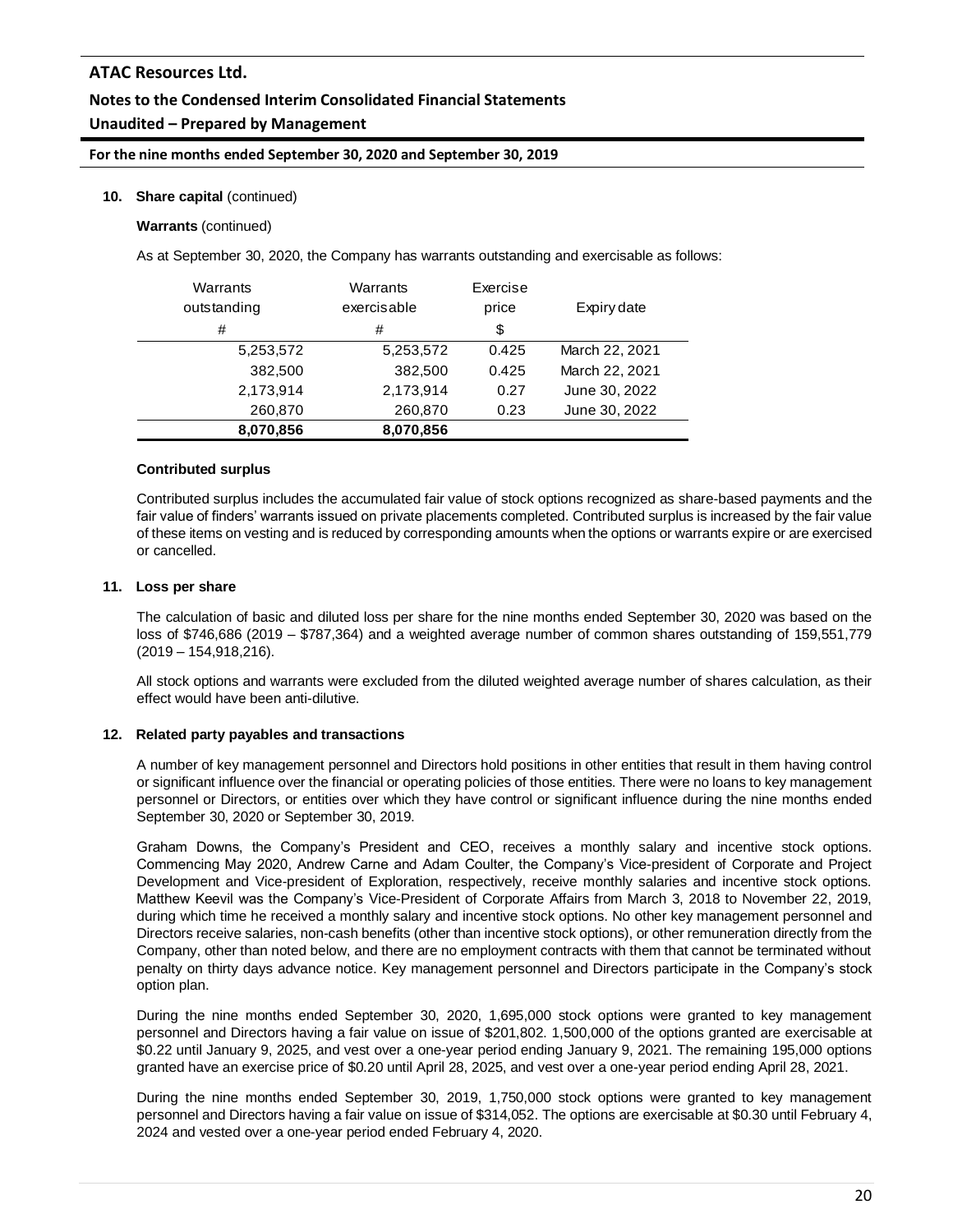### **Notes to the Condensed Interim Consolidated Financial Statements**

#### **Unaudited – Prepared by Management**

#### **For the nine months ended September 30, 2020 and September 30, 2019**

#### **12. Related party payables and transactions** (continued)

During the nine months ended September 30, 2020, 950,000 management personnel and Director stock options (2019 – 1,150,000) having a fair value on issue of \$420,093 (2019 - \$574,582) expired unexercised.

During the nine months ended September 30, 2020, 425,000 management personnel and Director stock options (2019 – none) having a fair value on issue of \$112,690 (2019 - \$nil) were surrendered and cancelled.

The Company transacted with the following related parties:

- **(a)** Archer Cathro is a geological consulting firm that is a related party through its management contracts, which confer significant influence over operations. Charges are for property location, acquisition, exploration, management, accounting, office rent and administration.
- **(b)** Glenn Yeadon is a Director and the Company's Secretary. He controls Glenn R. Yeadon Personal Law Corporation ("Yeadon Law Corp."), which provides the Company with legal services.
- **(c)** Larry Donaldson is the Company's CFO. He is a principal of Donaldson Brohman Martin CPA Inc. ("DBM CPA"), a firm in which he has significant influence. DBM CPA provides the Company with accounting and tax services.
- **(d)** Douglas Goss is a Director and the Company's Chairman of the Board. He controls Douglas O. Goss Professional Corporation ("D. Goss Corporation"), which provides consulting services to the Company.
- **(e)** Ian Talbot is the Company's COO. He provides the Company with management services.
- **(f)** Robert Carne is a Company Director. He controls Carvest Holdings Ltd. ("Carvest"), which provides geological consulting services to the Company.
- **(g)** Graham Downs is the Company's President and CEO. He is paid a monthly salary and benefits for his services.
- **(h)** Bruce Kenway is a Company Director and Chairman of the Audit Committee. He is a partner in Kenway Mack Slusarchuk Stewart LLP ("Kenway Mack"), which provides advisory services to the Company.
- **(i)** Andrew Carne was appointed as the Company's Vice-president of Corporate and Project Development in May 2020. He is paid a monthly salary for his services.
- **(j)** Adam Coulter was appointed as the Company's Vice-president of Exploration in May 2020. He is paid a monthly salary for his services.
- **(k)** Matthew Keevil was the Company's Vice-president of Corporate Affairs. He was paid a monthly salary and benefits for his services.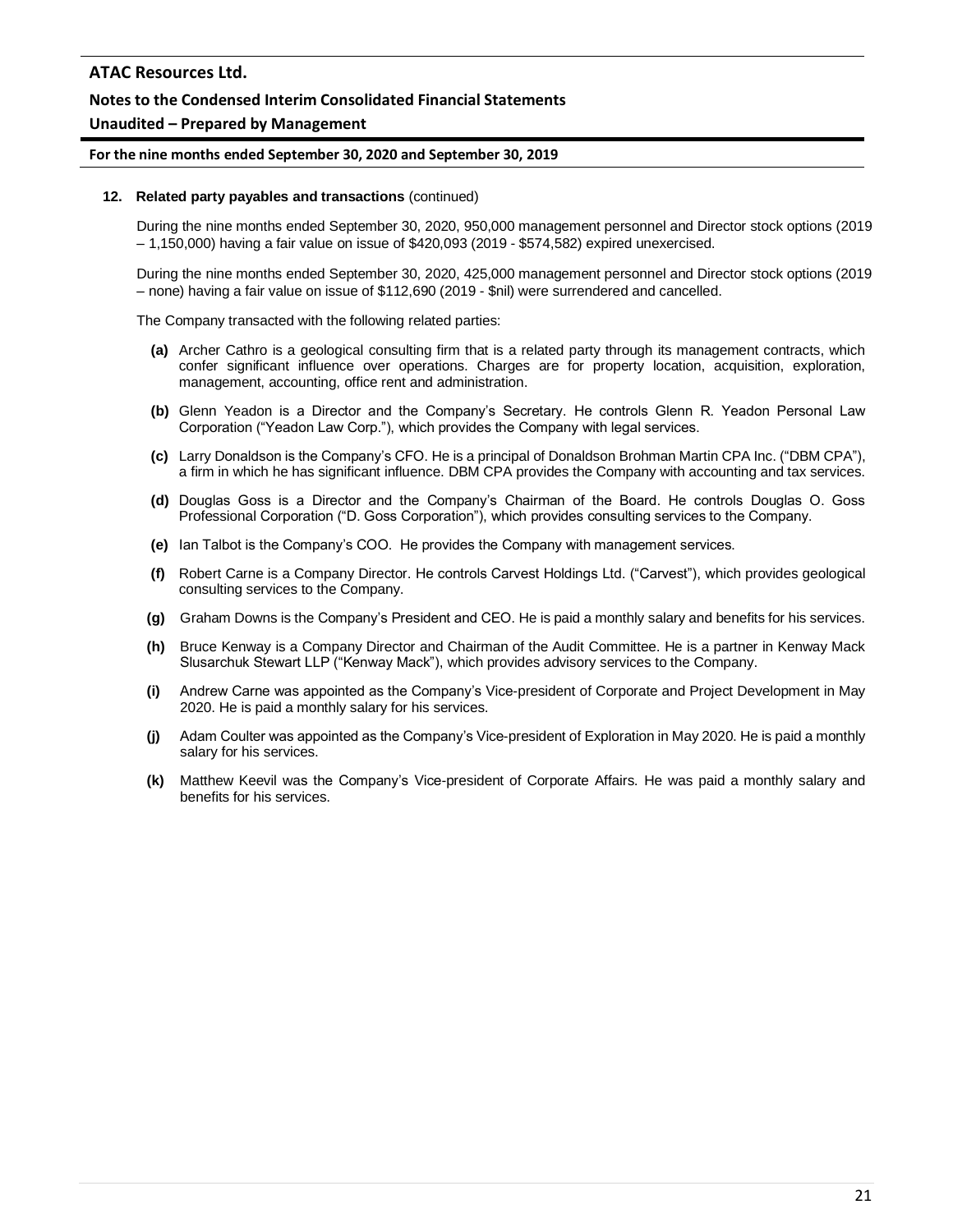### **Notes to the Condensed Interim Consolidated Financial Statements**

## **Unaudited – Prepared by Management**

### **For the nine months ended September 30, 2020 and September 30, 2019**

#### **12. Related party payables and transactions** (continued)

The aggregate value of transactions and outstanding balances with key management personnel and Directors and entities over which they have control or significant influence were as follows:

|     |                               | <b>Transactions</b><br>9 months ended<br>September 30,<br>2020<br>\$ | Transactions<br>9 months ended<br>September 30,<br>2019<br>\$ | <b>Balance</b><br>outstanding<br>Spetember 30,<br>2020<br>\$ | <b>Balance</b><br>outstanding<br>December 31,<br>2019<br>\$ |
|-----|-------------------------------|----------------------------------------------------------------------|---------------------------------------------------------------|--------------------------------------------------------------|-------------------------------------------------------------|
|     | Archer, Cathro                |                                                                      |                                                               |                                                              |                                                             |
|     | - geological services         | 869,797                                                              | 1,205,536                                                     | 720,440                                                      | 36,813                                                      |
|     | - office and administration   | 57,063                                                               | 43,956                                                        | 45,598                                                       | 10,266                                                      |
|     |                               | 926,860                                                              | 1,249,492                                                     | 766,038                                                      | 47,079                                                      |
|     | Carvest - geological services | 3,915                                                                | 27,610                                                        | 761                                                          |                                                             |
| (1) | Yeadon Law Corp.              | 41,872                                                               | 44,662                                                        | 5,153                                                        | 4,545                                                       |
|     | <b>DBMCPA</b>                 | 38,800                                                               | 33,200                                                        | 10,000                                                       | 16,500                                                      |
|     | D. Goss Corporation           | 21,000                                                               | 31,500                                                        |                                                              |                                                             |
|     | <b>Graham Downs</b>           | 172,998                                                              | 172,851                                                       |                                                              |                                                             |
|     | lan Talbot                    | 29,894                                                               | 31,500                                                        |                                                              |                                                             |
|     | Kenway Mack                   | 6,300                                                                | 9,000                                                         |                                                              |                                                             |
| (2) | <b>Andrew Carne</b>           | 54,649                                                               |                                                               | 2,001                                                        |                                                             |
| (3) | Adam Coulter                  | 55,595                                                               |                                                               | 1,105                                                        |                                                             |
|     | Matthew Keevil                |                                                                      | 107,422                                                       |                                                              |                                                             |
|     |                               | 1,351,883                                                            | 1,707,237                                                     | 785,058                                                      | 68,124                                                      |

(1) Transactions for the nine months ended September 30, 2020 include \$5,000 (2019 - \$19,000) in share issue costs.

(2) Transactions for the nine months ended September 30, 2020 include \$41,402 (2019 - \$nil) in geological services.

(3) Transactions for the nine months ended September 30, 2020 include \$46,644 (2019 - \$nil) in geological service.

All related party balances are unsecured and are due within thirty days without interest.

The transactions with the key management personnel and Directors are included in operating expenses as follows:

- **(a)** Consulting fees
	- Includes the consulting fees of Director, Douglas Goss, charged to the Company by D. Goss Corporation.
	- Includes the advisory services of Director, Bruce Kenway, charged to the Company by Kenway Mack.
- **(b)** Management, administration and corporate development fees
	- Includes the services of Company's COO, Ian Talbot.
	- Includes charges by Archer Cathro for administrative personnel.
- **(c)** Office rent
	- Charged by Archer Cathro.
- **(d)** Professional fees
	- Includes the legal services of the Company's Secretary, Glenn Yeadon, charged to the Company by Yeadon Law Corporation.
	- Includes the accounting and tax services of Company's CFO, Larry Donaldson, charged to the Company by DBM CPA.
- **(e)** Property examination costs
	- Includes an allocation of salaries paid to Andrew Carne and Adam Coulter.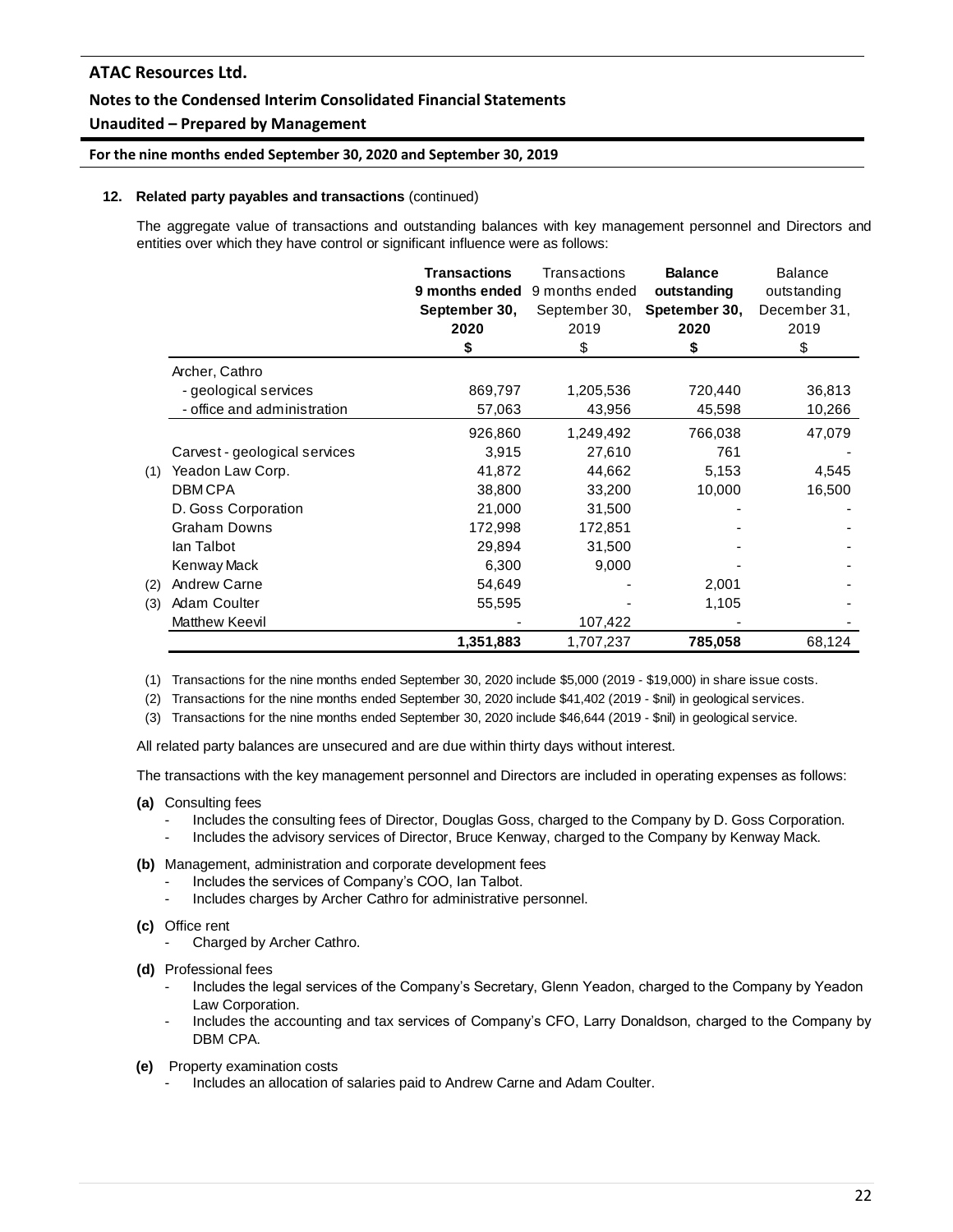### **Notes to the Condensed Interim Consolidated Financial Statements**

### **Unaudited – Prepared by Management**

### **For the nine months ended September 30, 2020 and September 30, 2019**

#### **12. Related party payables and transactions** (continued)

- **(f)** Salaries and benefits
	- Includes the salaries and benefits of the Company's President and CEO, Graham Downs, as well as an allocation of salaries and benefits paid to Andrew Carne and Adam Coulter. The 2019 balance includes salaries and benefits paid to the Company's former Vice-president of Corporate Affairs, Matthew Keevil.

#### **13. Income Taxes**

Income tax recovery for the nine months ended September 30, 2020 and September 30, 2019 varies from the amount that would be computed from applying the combined federal and provincial income tax rate to loss before income taxes as follows:

|                                                                     | September 30, | September 30, |
|---------------------------------------------------------------------|---------------|---------------|
|                                                                     | 2020          | 2019          |
|                                                                     |               |               |
| Loss before income taxes                                            | (617, 251)    | (1,079,481)   |
| Statutory Canadian corporate tax rate                               | 27.0%         | 27.0%         |
| Anticipated income tax recovery                                     | 166,657       | 291,460       |
| Change in tax resulting from:                                       |               |               |
| Unrecognized items for tax purposes and other                       | (67,098)      | (128, 254)    |
| Tax benefits to be renounced/renounced on flow-through expenditures | (387,585)     | (785, 970)    |
| Flow-through premium liability reduction                            | 158,591       | 914,881       |
| Net deferred income tax (expense) recovery                          | (129,435)     | 292,117       |

The significant components of the Company's deferred income tax liability are as follows:

|                                            | September 30, December 31, |              |
|--------------------------------------------|----------------------------|--------------|
|                                            | 2020                       | 2019         |
|                                            | S                          | \$           |
| Unrealized losses on marketable securities | 246,963                    | 261,530      |
| Mineral property interests                 | (22, 127, 536)             | (21,666,638) |
| Equipment                                  | 10.800                     | 4.320        |
| Unclaimed investment tax credits           | 860,606                    | 860,606      |
| Non-capital loss carry forwards            | 3,741,508                  | 3,527,791    |
| Capital loss carry forwards                | 44.369                     | 44.369       |
| Share issue costs                          | 89,341                     | 104,549      |
| Net deferred income tax liability          | (17, 133, 949)             | (16,863,473) |

As at September 30, 2020, the Company has non-capital loss carry forwards of approximately \$13,857,000 (December 31, 2019 - \$13,056,000) of which \$7,000 will expire in 2028, \$471,000 in 2029, \$1,175,000 in 2030, \$1,666,000 in 2031 and \$10,538,000 thereafter.

As at September 30, 2020, the Company has unused capital losses of approximately \$329,000 (December 31, 2019 - \$329,000), which have no expiry date and can only be used to reduce future income from capital gains.

As at September 30, 2020, the Company has unclaimed resource and other deductions of approximately \$36,903,000 (December 31, 2019 - \$35,205,000), which may be deducted against future taxable income.

As at September 30, 2020, there are share issue costs totaling approximately \$331,000 (December 31, 2019 - \$387,000), which have not been claimed for income tax purposes.

As at September 30, 2020, the Company has unused investment tax credits totaling approximately \$1,179,000 (December 31, 2019 - \$1,179,000), which have not been claimed for income tax purposes. Of the credits, \$958,000 will expire in 2032 and \$221,000 in 2033.

Income tax attributes are subject to review, and potential adjustments, by tax authorities.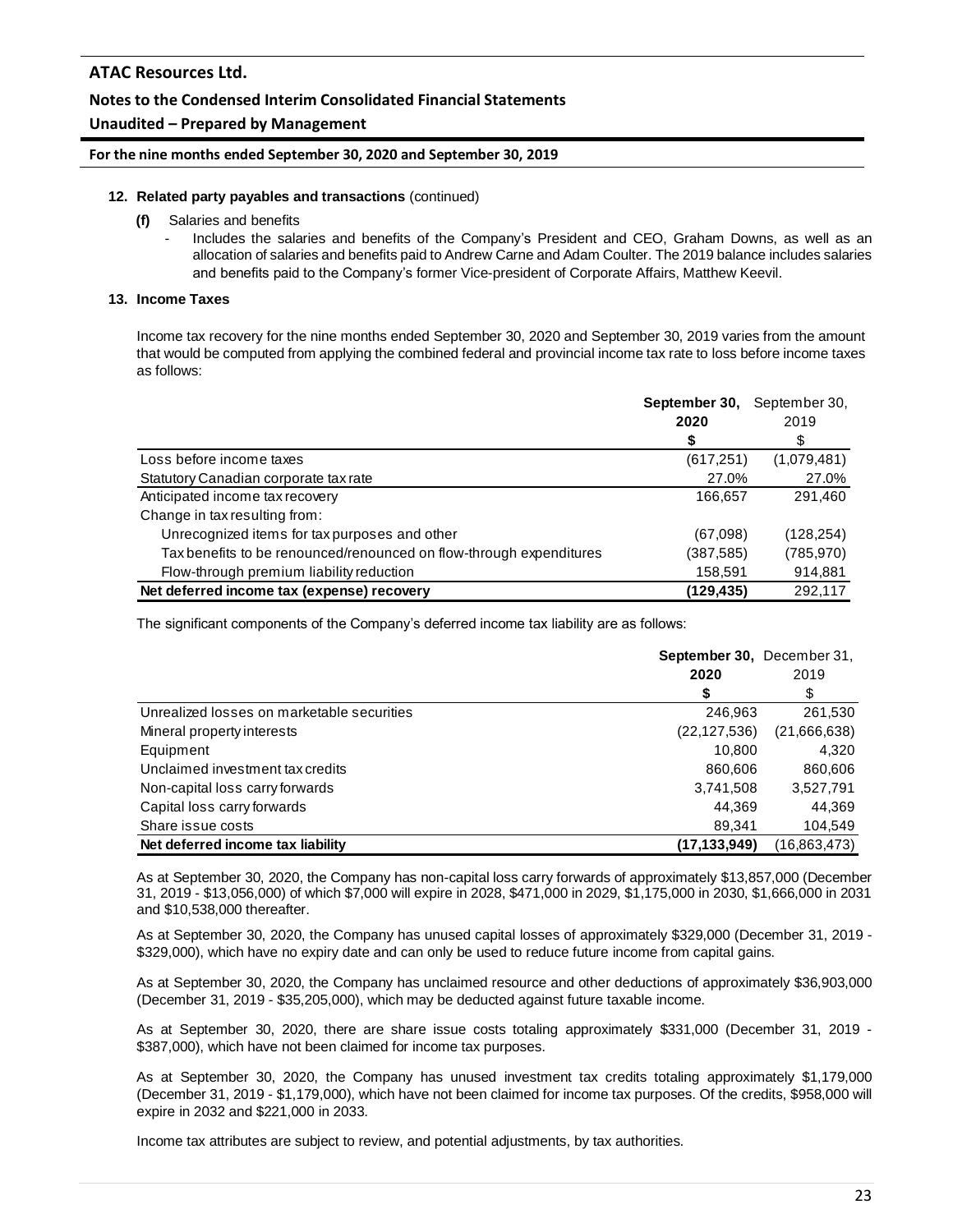### **Notes to the Condensed Interim Consolidated Financial Statements**

### **Unaudited – Prepared by Management**

#### **For the nine months ended September 30, 2020 and September 30, 2019**

#### **14. Supplemental cash flow information**

Changes in non-cash operating working capital during the nine months ended September 30, 2020 and September 30, 2019 were comprised of the following:

|                                          | <b>September 30, September 30,</b><br>2020 | 2019     |  |
|------------------------------------------|--------------------------------------------|----------|--|
|                                          | S                                          | \$       |  |
| Receivables and prepayments              | (77, 032)                                  | 176,282  |  |
| Joint Venture receivable                 |                                            | 144.313  |  |
| Accounts payable and accrued liabilities | (15,047)                                   | (14,528) |  |
| Accounts payable to related parties      | 33.307                                     | (1,828)  |  |
| Net change                               | (58, 772)                                  | 304.239  |  |

The Company incurred non-cash financing and investing activities during the nine months ended September 30, 2020 and September 30, 2019 as follows:

|                                                                | September 30, | September 30, |  |
|----------------------------------------------------------------|---------------|---------------|--|
|                                                                | 2020          | 2019          |  |
|                                                                | S             | S             |  |
| Non-cash financing activities:                                 |               |               |  |
| Decrease in restricted cash payable                            |               | (144, 339)    |  |
| Contributed surplus on finders' warrants issued                | 22,745        | 15,200        |  |
| Share issue costs on finders' warrants issued                  | (22, 745)     | (15,200)      |  |
| Share capital reduced by flow-through share premium            | 21,739        | 1,155,786     |  |
|                                                                | 21,739        | 1,011,447     |  |
| Non-cash investing activities:                                 |               |               |  |
| Deferred exploration expenditures included in receivables      | (31, 877)     | (43,500)      |  |
| Marketable securities received on option of mineral property   | (33,500)      |               |  |
| Deferred exploration expenditures included in accounts payable |               |               |  |
| and related party payables                                     | 1,025,234     | 565,858       |  |
|                                                                | 959,857       | 522,358       |  |

During the nine months ended September 30, 2020 and September 30, 2019 no amounts were paid for interest or income tax expenses.

#### **15. Financial risk management**

#### **Capital management**

The Company is a junior exploration company and considers items included in shareholders' equity as capital. The Company has no debt and does not expect to enter into debt financing. The Company manages its capital structure and makes adjustments to it in light of changes in economic conditions and the risk characteristics of underlying assets. In order to maintain or adjust its capital structure, the Company may issue new shares, purchase shares for cancellation pursuant to normal course issuer bids or make special distributions to shareholders. The Company is not subject to any externally imposed capital requirements and does not presently utilize any quantitative measures to monitor its capital. The Company's capital structure as at September 30, 2020 is comprised of shareholders' equity of \$109,181,472 (December 31, 2019 - \$108,621,161).

The Company currently has no source of revenues. In order to fund future projects and pay for administrative costs, the Company will spend its existing working capital and raise additional funds as needed. The Company's ability to continue as a going concern on a long-term basis and realize its assets and discharge its liabilities in the normal course of business rather than through a process of forced liquidation is primarily dependent upon its ability to sell or option its mineral properties and its ability to borrow or raise additional funds from equity markets.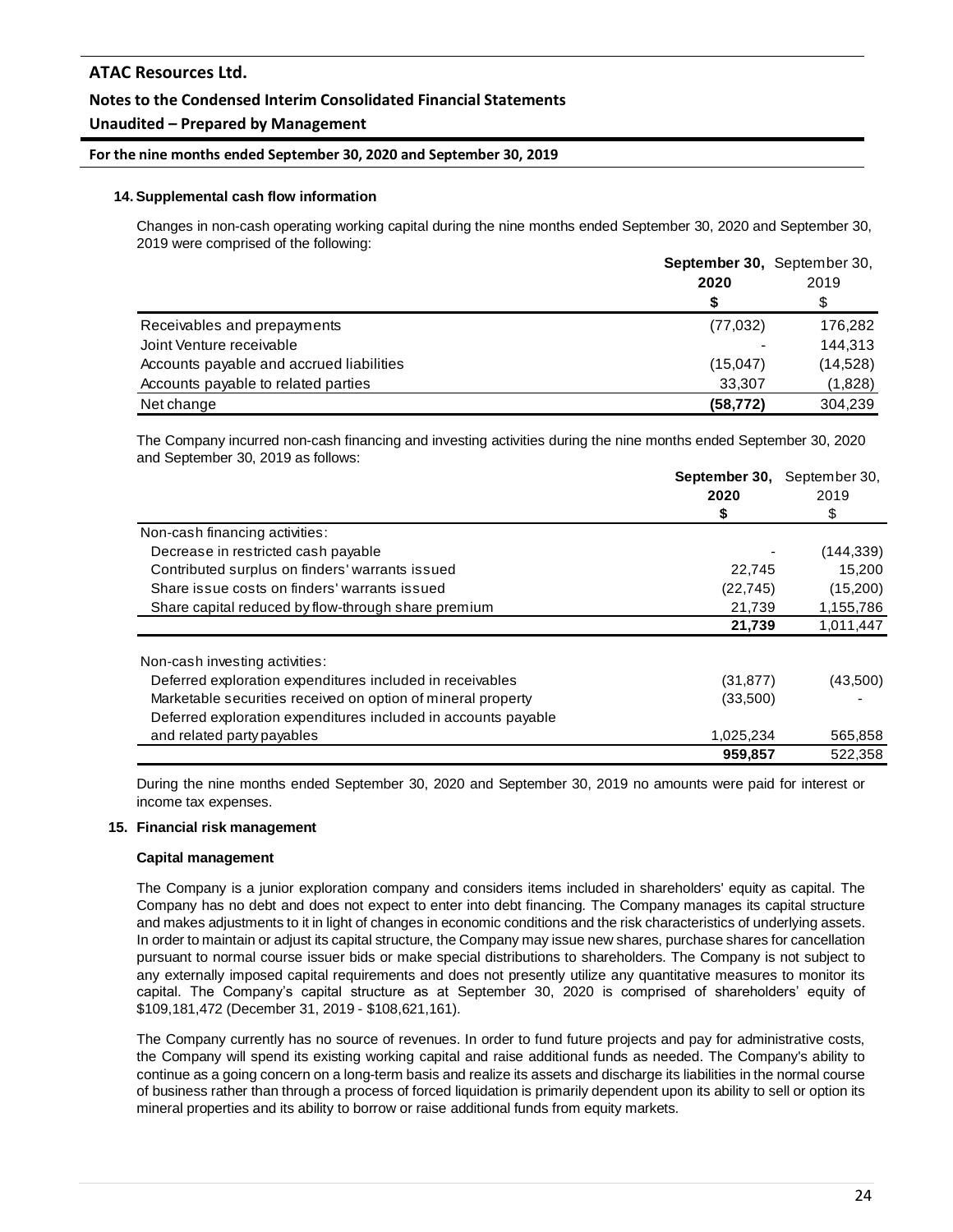### **Notes to the Condensed Interim Consolidated Financial Statements**

### **Unaudited – Prepared by Management**

#### **For the nine months ended September 30, 2020 and September 30, 2019**

#### **15. Financial risk management** (continued)

#### **Financial instruments - fair value**

The Company's financial instruments consist of cash and cash equivalents, marketable securities, reclamation deposit, accounts payable and accrued liabilities, and accounts payable to related parties.

The carrying value of accounts payable and accrued liabilities and accounts payable to related parties approximates their fair value because of the short-term nature of these instruments.

Financial instruments measured at fair value on the consolidated statements of financial position are summarized into the following fair value hierarchy levels:

- Level 1: quoted prices (unadjusted) in active markets for identical assets or liabilities.
- Level 2: inputs other than quoted prices included within Level 1 that are observable for the asset or liability, either directly (i.e. as prices) or indirectly (i.e. derived from prices).
- Level 3: inputs for the asset or liability that are not based on observable market data (unobservable inputs).

|                           | Level 1    | Level <sub>2</sub> | Level 3 | Total      |
|---------------------------|------------|--------------------|---------|------------|
|                           | \$         | \$                 | \$      | \$         |
| <b>September 30, 2020</b> |            |                    |         |            |
| Cash and cash equivalents | 7,684,857  |                    |         | 7,684,857  |
| Marketable securities     | 362,795    | 8,180              |         | 370,975    |
| Reclamation deposit       | 125,382    |                    |         | 125,382    |
|                           | 8,173,034  | 8,180              |         | 8,181,214  |
| December 31, 2019         |            |                    |         |            |
| Cash and cash equivalents | 9,669,634  |                    |         | 9,669,634  |
| Marketable securities     | 213,593    | 15.981             |         | 229,574    |
| Reclamation deposit       | 126,382    |                    |         | 126,382    |
|                           | 10,009,609 | 15.981             |         | 10.025.590 |

### **Financial instruments - risk**

The Company's financial instruments can be exposed to certain financial risks, including credit risk, interest rate risk, liquidity risk and market and currency risk.

#### **(a) Credit risk**

The Company is exposed to credit risk by holding cash and cash equivalents. This risk is minimized by holding the funds in Canadian banks and credit unions or with Canadian governments. The Company has minimal accounts receivable exposure as its refundable credits are due from the Canadian Government.

#### **(b) Interest rate risk**

The Company is exposed to interest rate risk because of fluctuating interest rates. Fluctuations in market rates do not have a significant impact on the Company's operations due to the short term to maturity and no penalty cashable feature of its cash equivalents. For the nine months ended September 30, 2020, every 1% fluctuation in interest rates up or down would have impacted loss for the period, up or down, by approximately \$58,000 (2019 - \$78,000) before income taxes.

#### **(c) Liquidity risk**

Liquidity risk is the risk that the Company is unable to meet its financial obligations as they come due. The Company manages this risk by careful management of its working capital to ensure its expenditures will not exceed available resources.